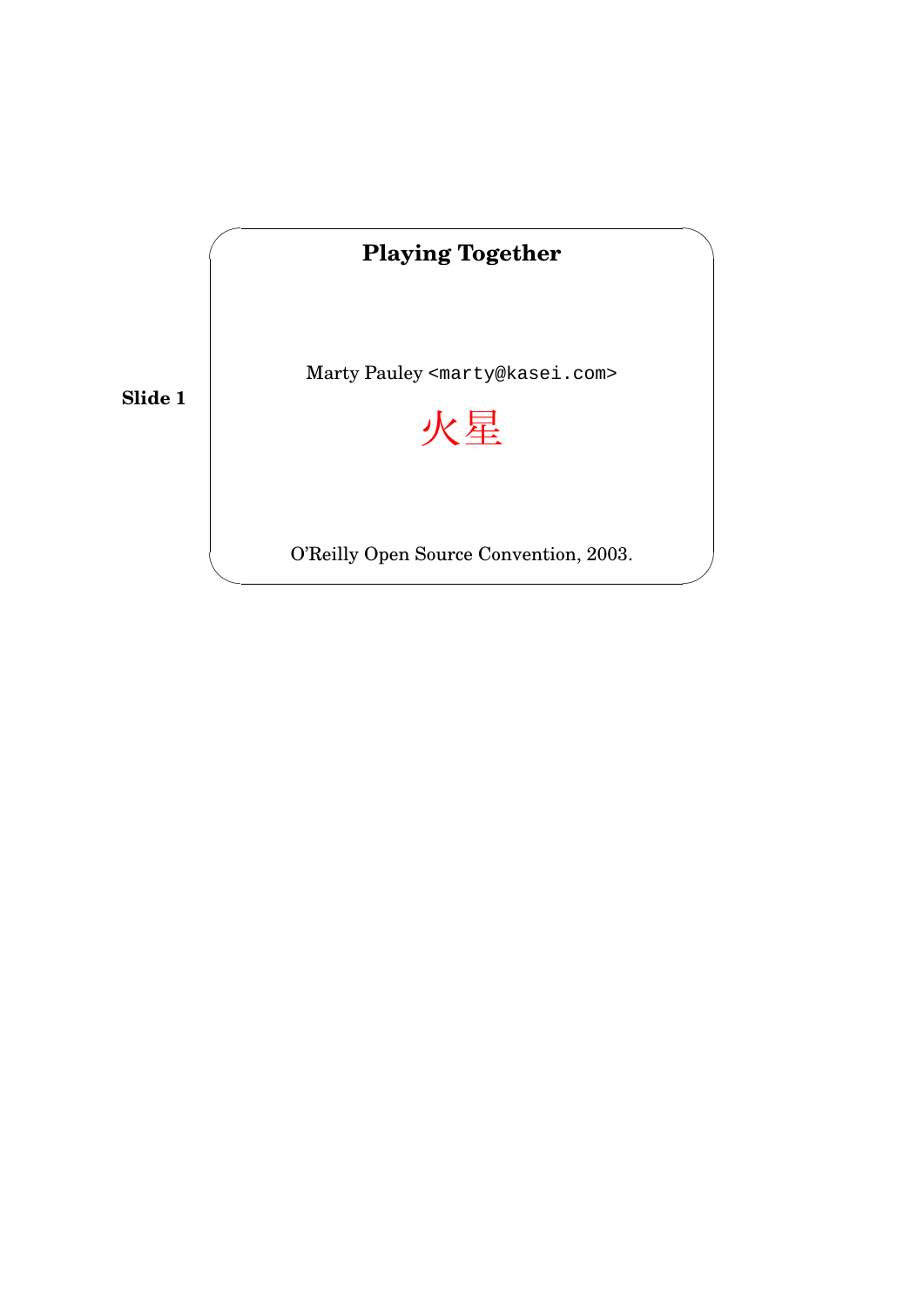## **Contents**

| $\mathbf{1}$ | Introduction<br>$\bf{2}$                                                                                                                                                                                                              |
|--------------|---------------------------------------------------------------------------------------------------------------------------------------------------------------------------------------------------------------------------------------|
|              | 3<br>11                                                                                                                                                                                                                               |
|              | $\overline{\mathcal{A}}$<br>12<br>Audience                                                                                                                                                                                            |
|              | 5<br>1.3                                                                                                                                                                                                                              |
|              | $6\phantom{1}6$<br>1.4                                                                                                                                                                                                                |
|              | 7<br>1.5                                                                                                                                                                                                                              |
|              | 8<br>1.6                                                                                                                                                                                                                              |
|              | 1.7<br>9                                                                                                                                                                                                                              |
| $\bf{2}$     | <b>Basic network configuration</b><br>10                                                                                                                                                                                              |
|              | 13<br>2.1                                                                                                                                                                                                                             |
|              | $2.2\phantom{0}$                                                                                                                                                                                                                      |
| 3            | Intranet web server<br>24                                                                                                                                                                                                             |
|              | 3.1                                                                                                                                                                                                                                   |
|              | $3.2\phantom{0}$                                                                                                                                                                                                                      |
|              | 3.3 <sub>2</sub>                                                                                                                                                                                                                      |
| 4            | <b>Sharing</b><br>30                                                                                                                                                                                                                  |
|              | 4.1                                                                                                                                                                                                                                   |
|              | 4.2                                                                                                                                                                                                                                   |
|              | 4.3                                                                                                                                                                                                                                   |
|              | 4.4                                                                                                                                                                                                                                   |
|              | 4.5                                                                                                                                                                                                                                   |
| 5            | Email<br>47                                                                                                                                                                                                                           |
|              | 53<br>5.1                                                                                                                                                                                                                             |
|              | POP and IMAP $\dots \dots \dots \dots \dots \dots \dots \dots \dots \dots \dots \dots \dots \dots 54$<br>5.2                                                                                                                          |
|              | Receiving email responses in the set of the set of the set of the set of the set of the set of the set of the set of the set of the set of the set of the set of the set of the set of the set of the set of the set of the se<br>5.3 |
| 6            | Conclusion<br>57                                                                                                                                                                                                                      |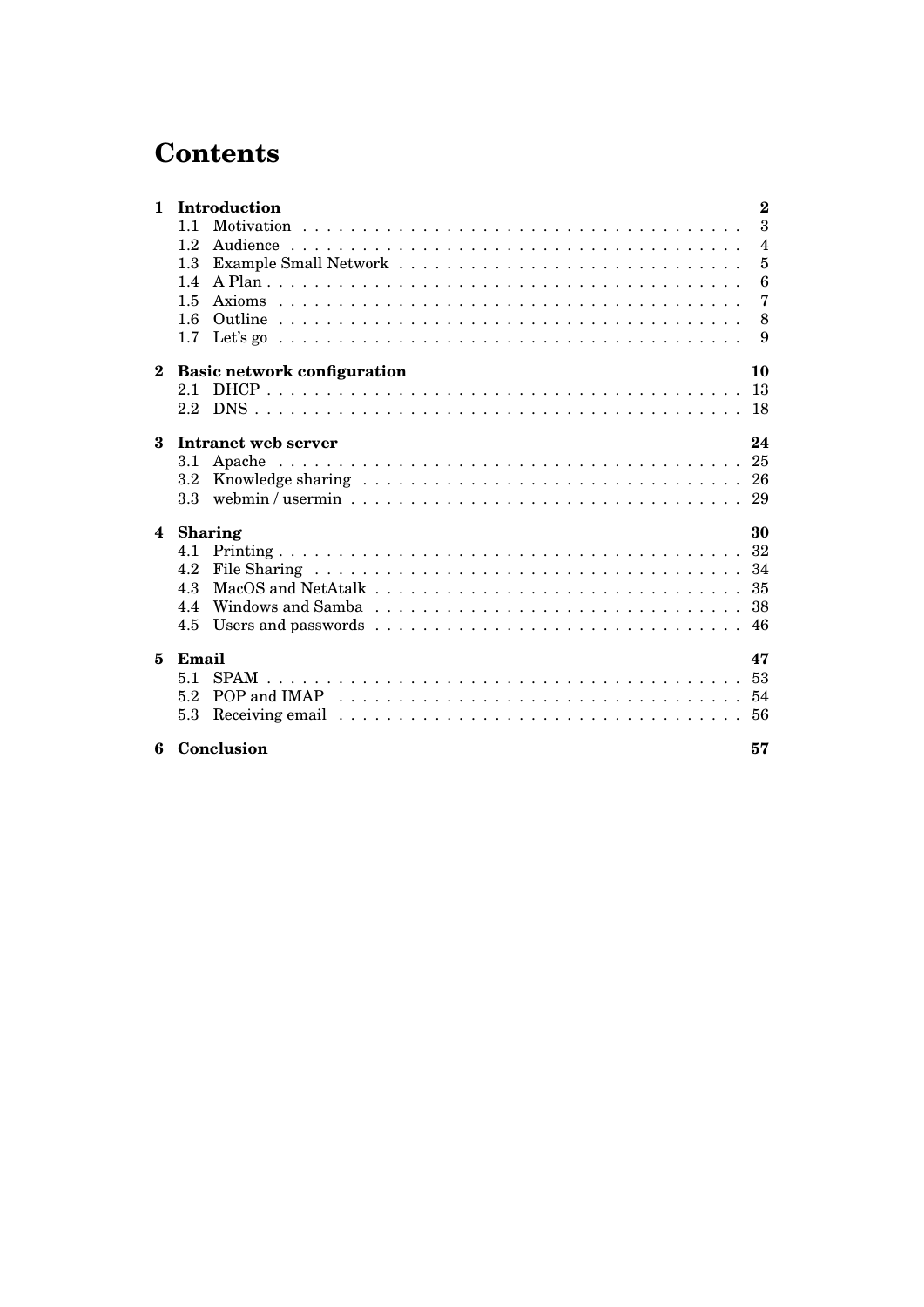## **1 Introduction**

✬

✫

✬

✫

This tutorial will demonstrate and explain how you can use a GNU/Linux server to provide core network services to a small network of Windows, MacOS, and Unix(ish) systems.

**Slide 2**

#### **1.1 Motivation**

Many small companies have heterogeneous computer systems that they would like to work together, but they are put off by perceived complexity and cost, especially after talking to some vendors.

**Slide 3**

This tutorial will show that a Free Software system on a GNU/Linux server can do more work than proprietary servers for a fraction of the cost.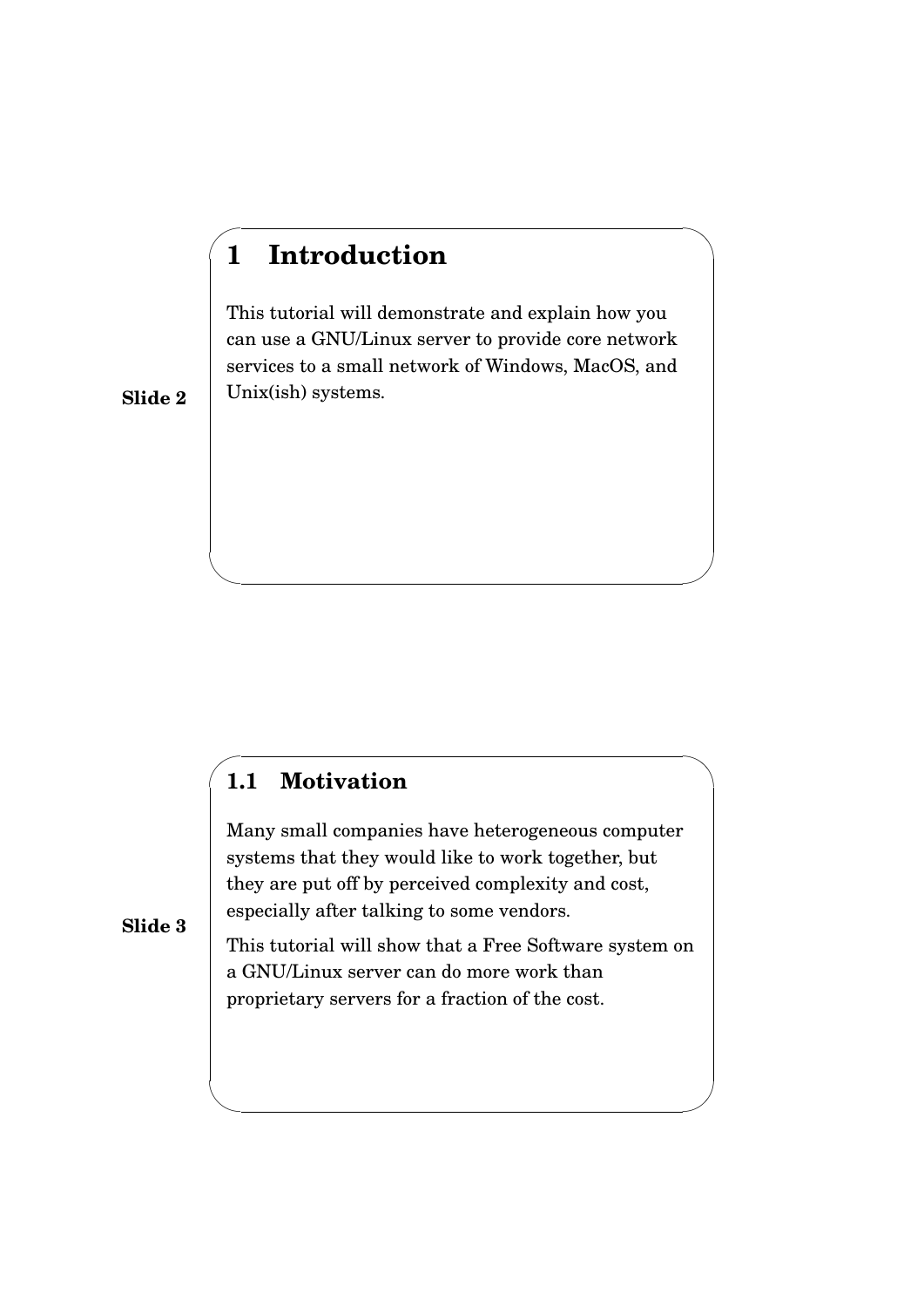## **1.2 Audience**

✬

✫

✬

✫

The tutorial is aimed at novice GNU/Linux system administrators, and experienced NT systems administrators who are moving to GNU/Linux.

**Slide 4** Anyone planning to add network services to a small network comprising Windows, MacOS, and GNU/Linux systems.

## **1.3 Example Small Network**

- 2 Windows 2000 PCs
- 1 Windows XP PC
- 1 Windows XP laptop

- 5 MacOS 9 PowerPCs
- 1 GNU/Linux laptop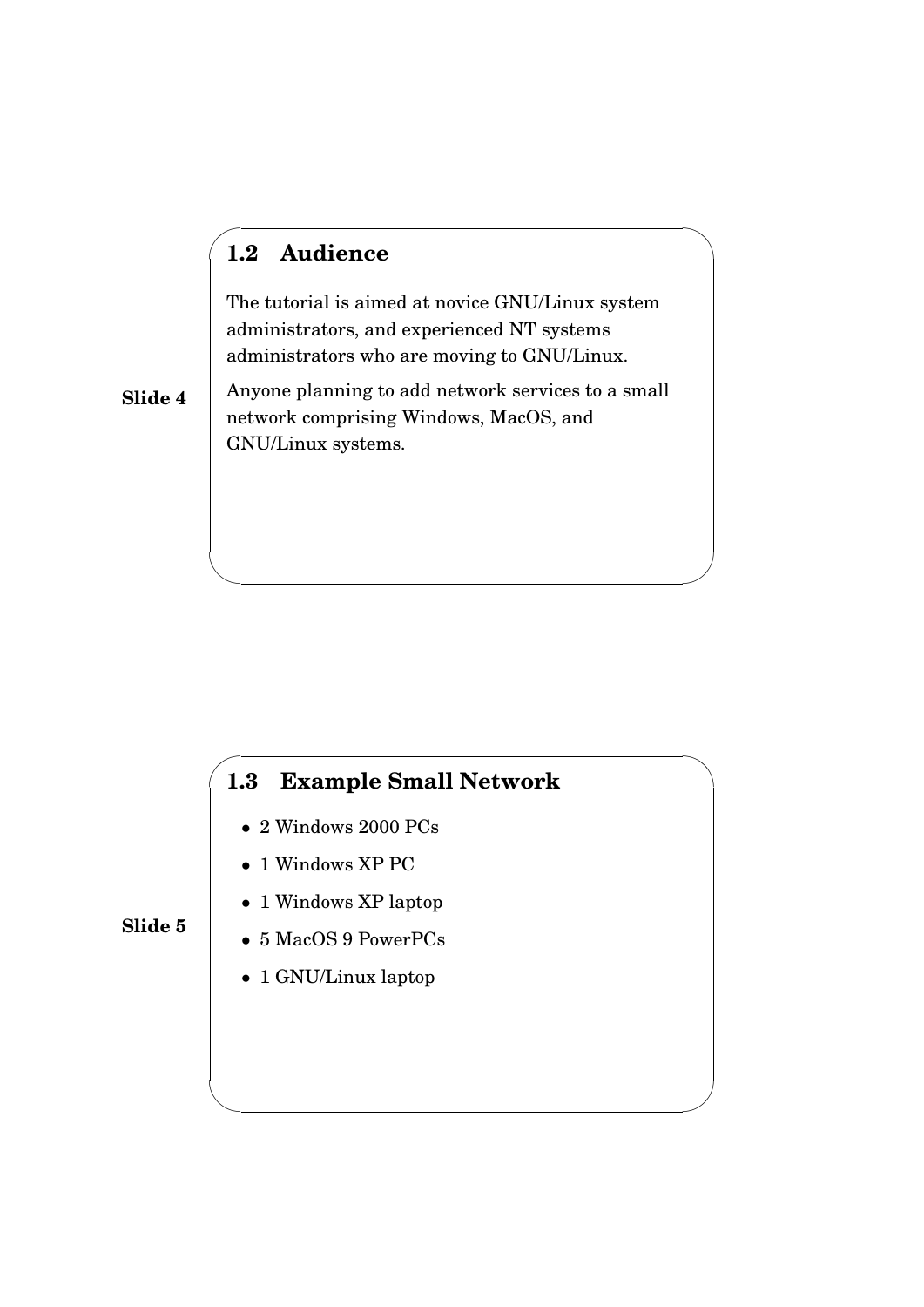## **1.4 A Plan**

✬

✫

✬

✫

For some of the services we will examine, there are multiple Free Software solutions. I won't cover all of them.

**Slide 6** If my chosen solution is not the most common choice, I will describe the popular solution and explain why I avoided it. Sometimes the popular programs are not the best.

### **1.5 Axioms**

- I believe that Free Software installation is trivial. If you disagree, upgrade to Debian GNU/Linux. All the demonstrations in this tutorial will use Debian.
- **Slide 7**
	- I believe that a simple solution is better than a perfect solution.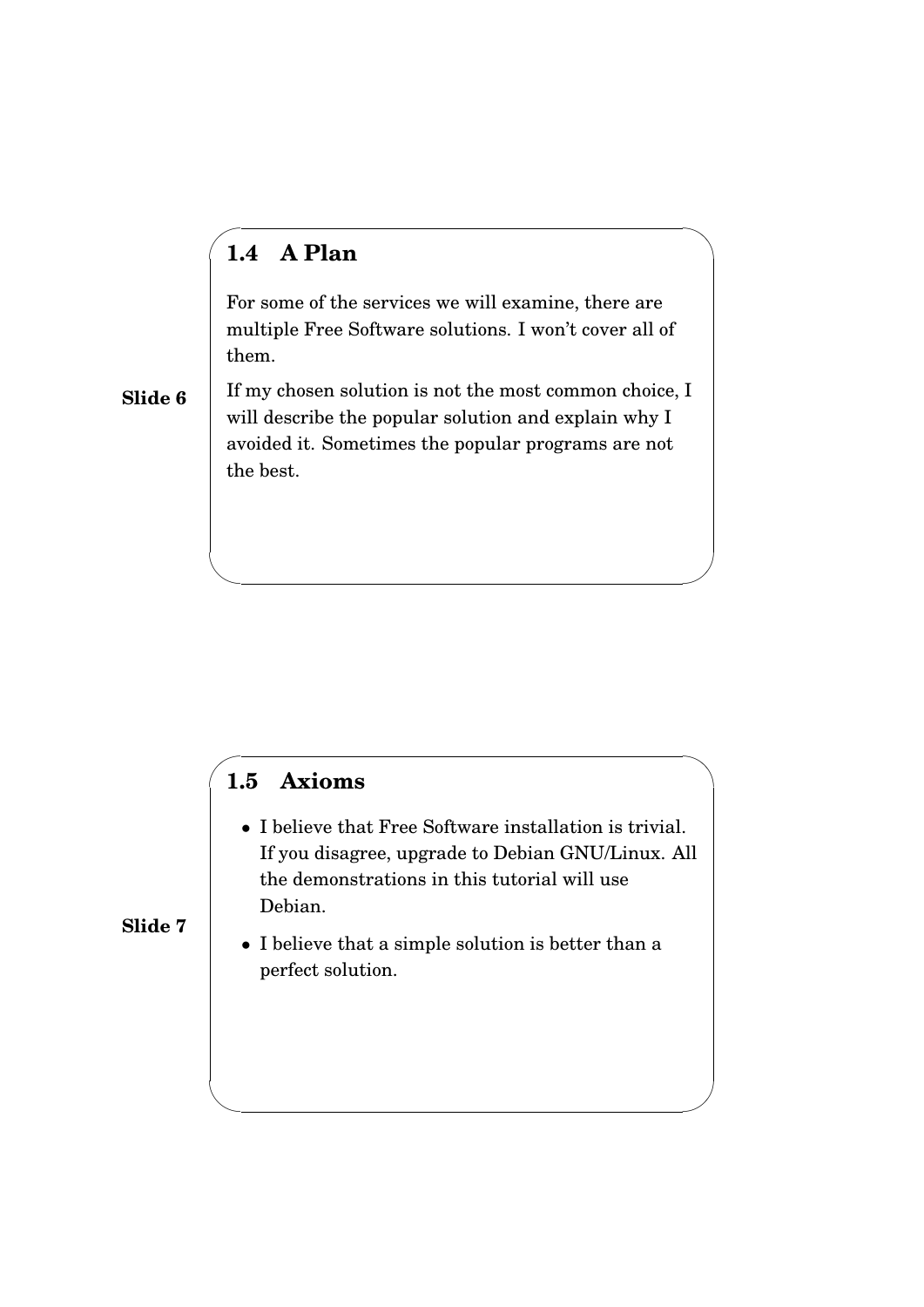## **1.6 Outline**

✬

✫

✬

✫

- 1. Basic network configuration
- 2. Intranet web server
- 3. File and printer sharing

#### **Slide 8**

4. Internal email system

# **1.7 Let's go**

So, you've installed GNU/Linux on a machine, connected it to your network, and checked that it works.

**Slide 9** Give it a name: I'll call it *ichiban*  $\rightarrow$   $\overline{\mathbb{B}}$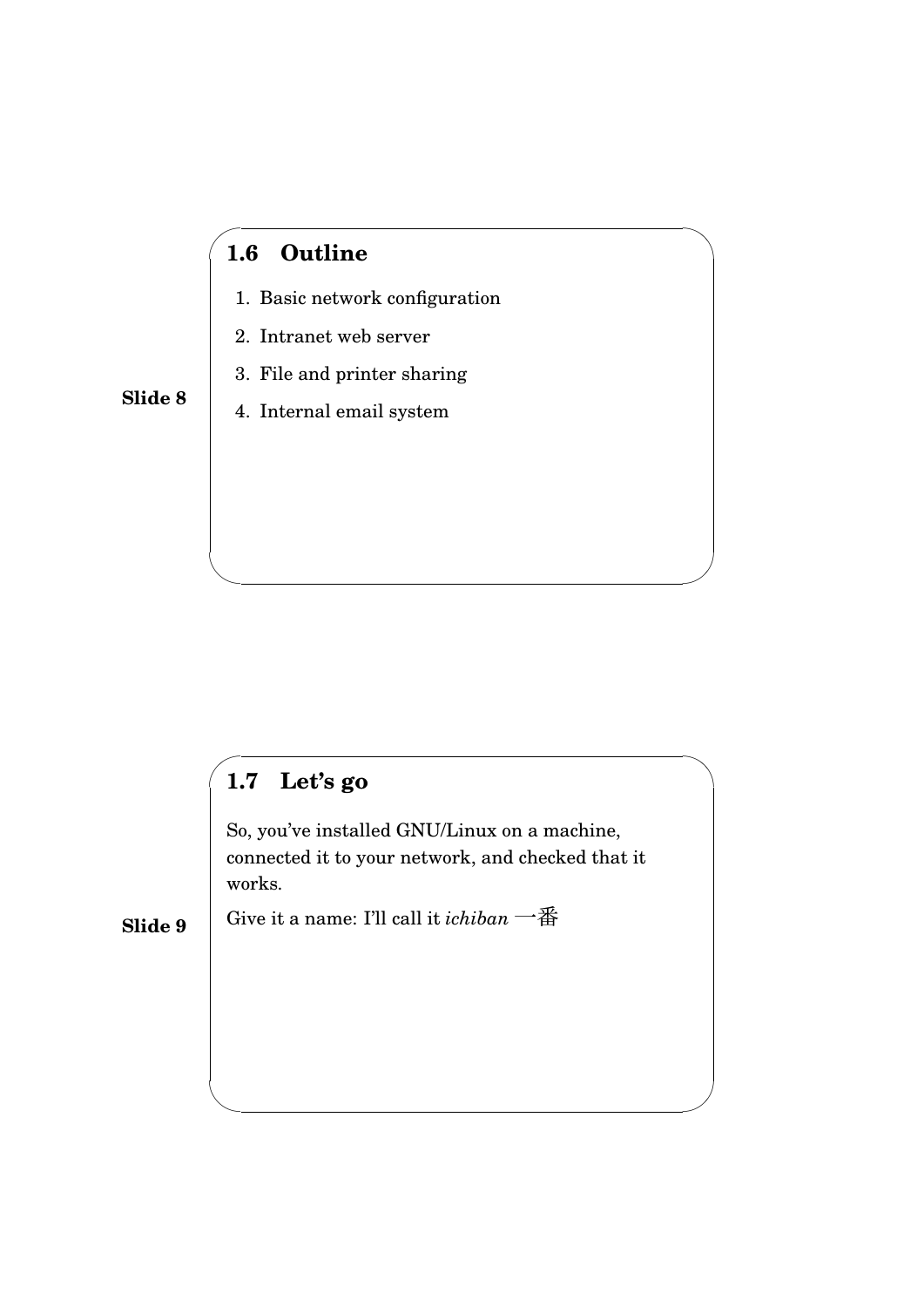## **2 Basic network configuration**

We will assume that our simple network is a LAN that is connected to the Net through a separate router.

The GNU/Linux server can act as a router, but we won't cover that (unless someone asks now...).

**Slide 10**

✬

✫

✬

✫

## **Required information**

Each network machine needs an IP address. It also needs to know:

- the size of local network
- **Slide 11**
- how to contact the rest of the world
- who to ask for more info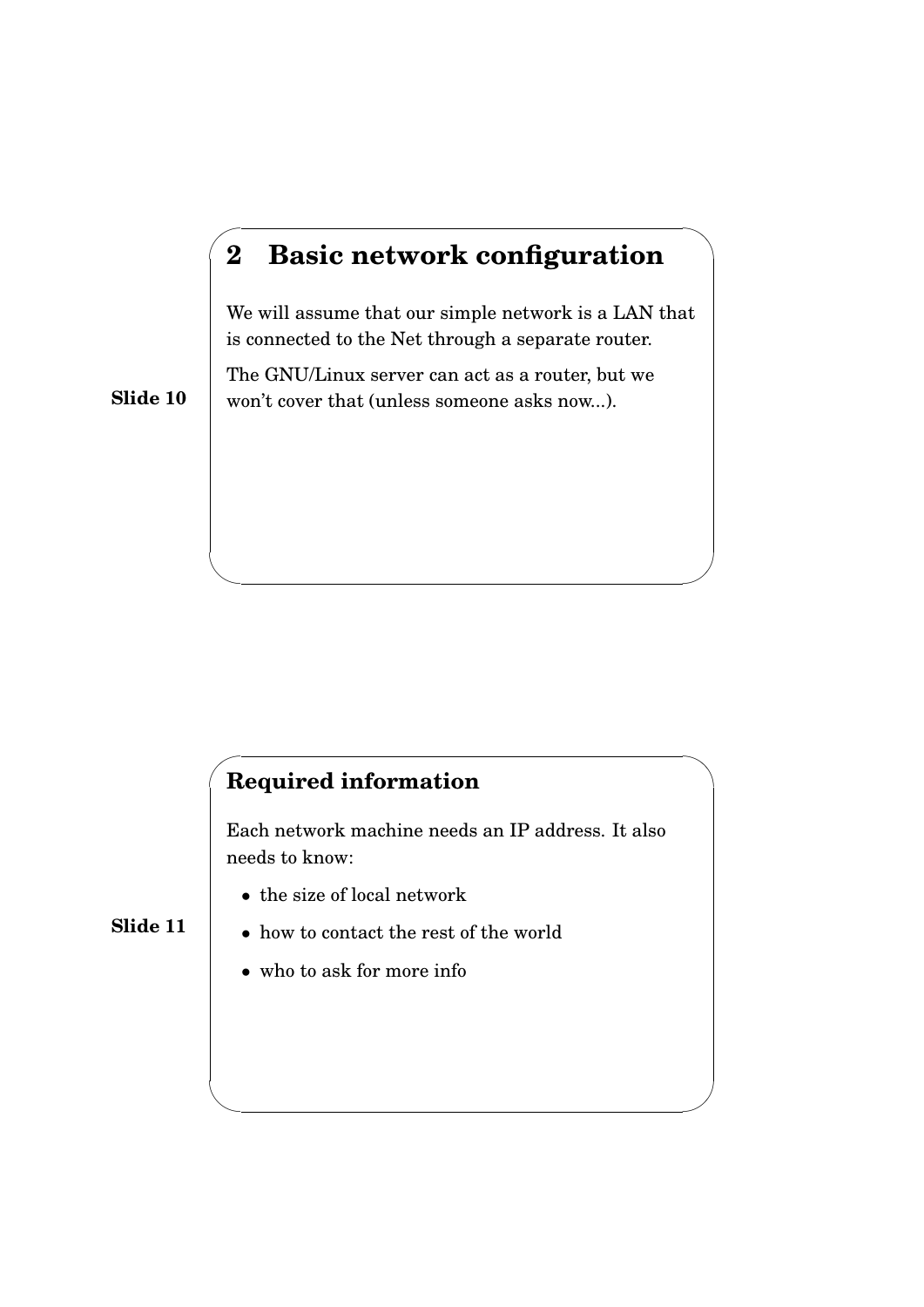## **IP addresses**

For a small internal network, use private IP addresses.

•  $10.*.*.*$ 

✬

✫

✬

✫

- $172.16.*.+$   $-172.18.*$
- $192.168.*.*$

## **2.1 DHCP**

The **Dynamic Host Configuration Protocol** enables your networked machine to configure themselves.

You need a DHCP server to provide the information to the client machines.

**Slide 13**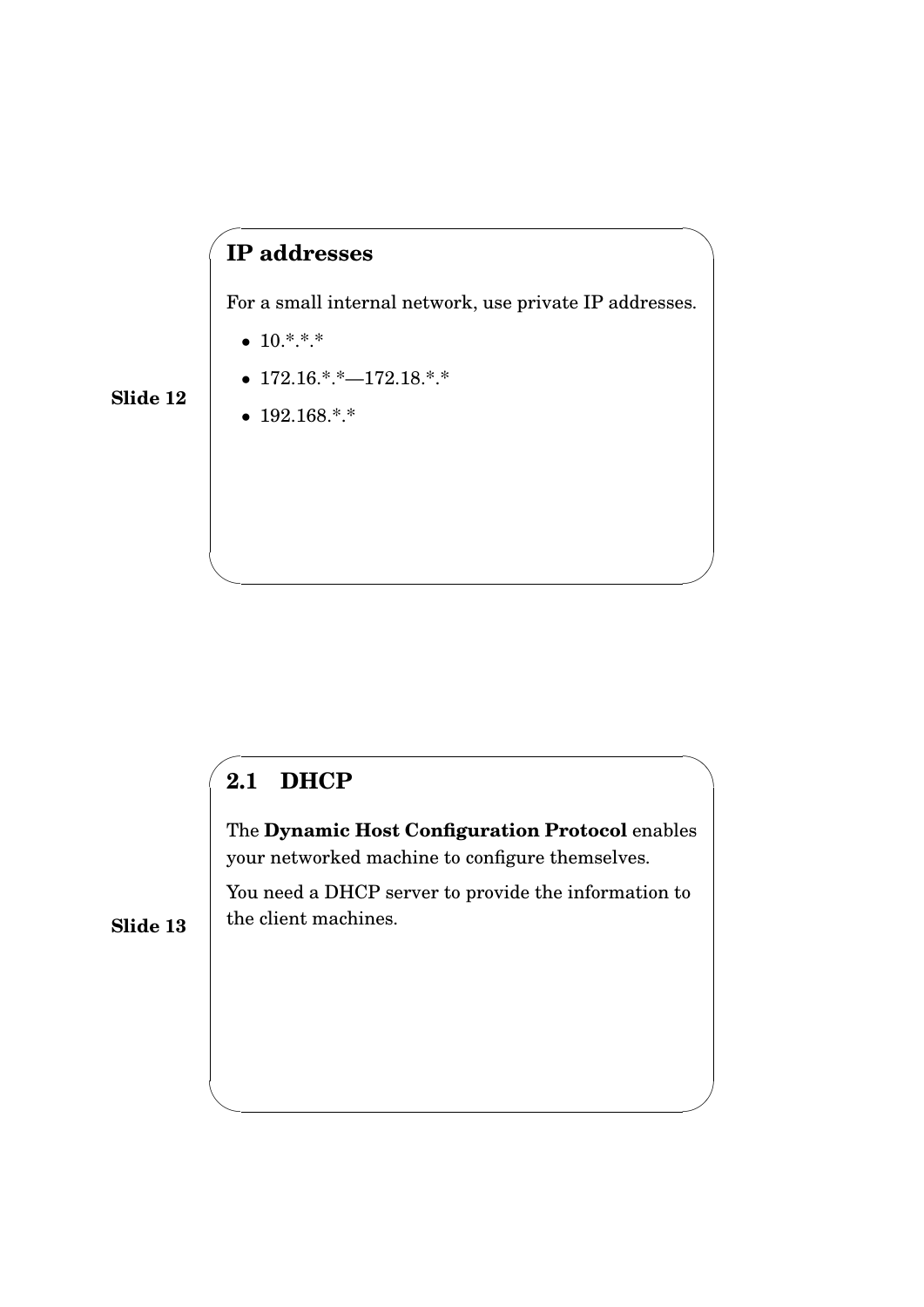## **ISC DHCP**

✬

✫

✬

✫

The standard DHCP server is the Internet Software Consortium dhcpd, but I don't use it.

It has all the features you will ever need, most of which you will never need in a small network.

It requires "Netlink" devices and socket filtering in your kernel (Networking options).

Using these features seems to make the dhcpd run outside the reach of iptables.

## **udhcpd**

(the **u** should be a  $\mu$ )

A small and simple DHCP server, perfect for a small and simple solution.

**Slide 15**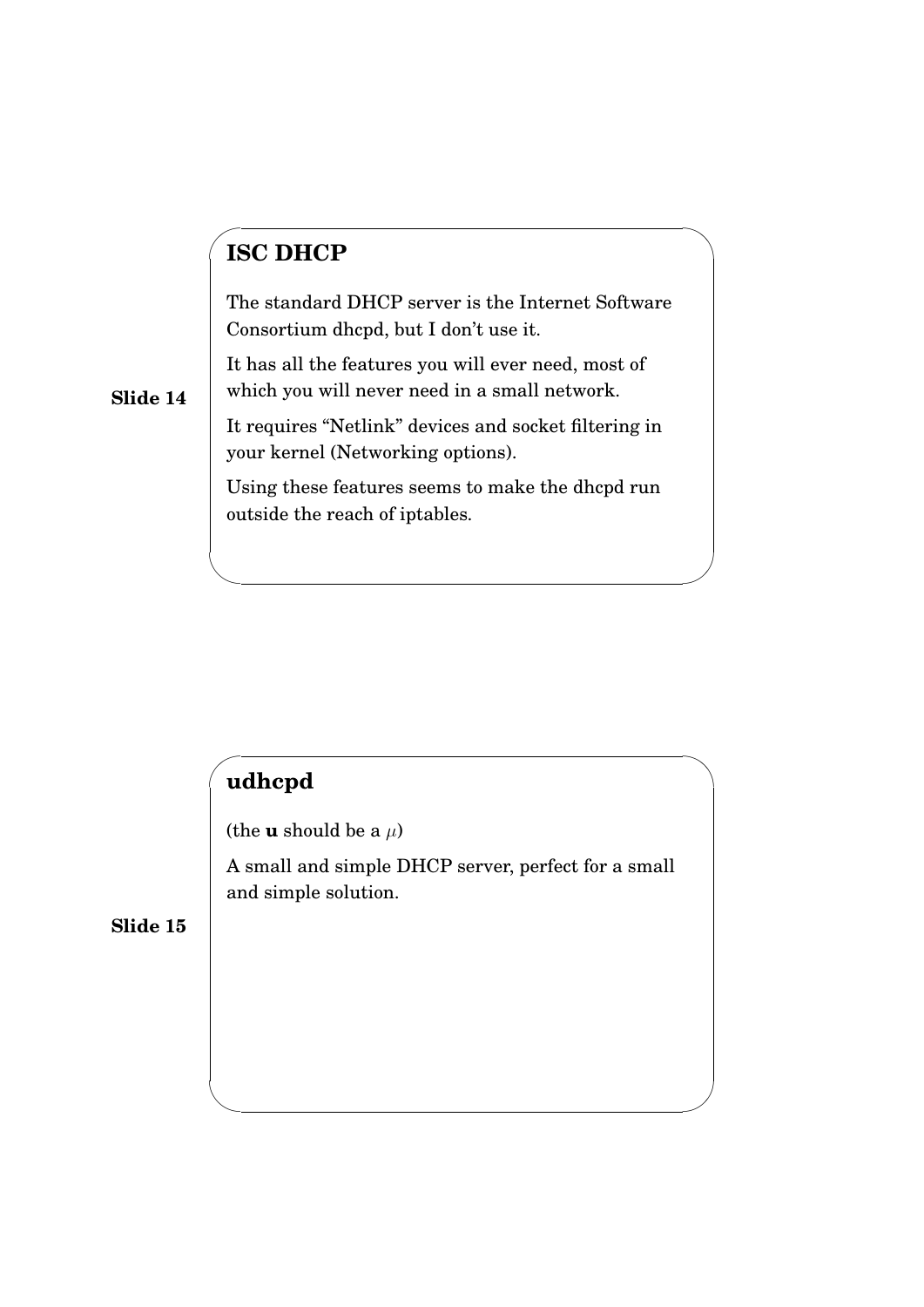## **udhcpd.conf**

✬

✫

✬

✫

| interface     | eth0            |
|---------------|-----------------|
| start         | 192.168.144.101 |
| end           | 192.168.144.199 |
| opt subnet    | 255.255.255.0   |
| opt broadcast | 192.168.144.255 |
| opt dns       | 192.168.144.1   |
| opt wins      | 192.168.144.1   |
| opt router    | 192.168.144.254 |
| opt domain    | oscon           |
|               |                 |

**Slide 16**

## **/etc/hosts**

*ichiban* has a fixed IP address, so make sure it knows.

192.168.144.1 ichiban.oscon ichiban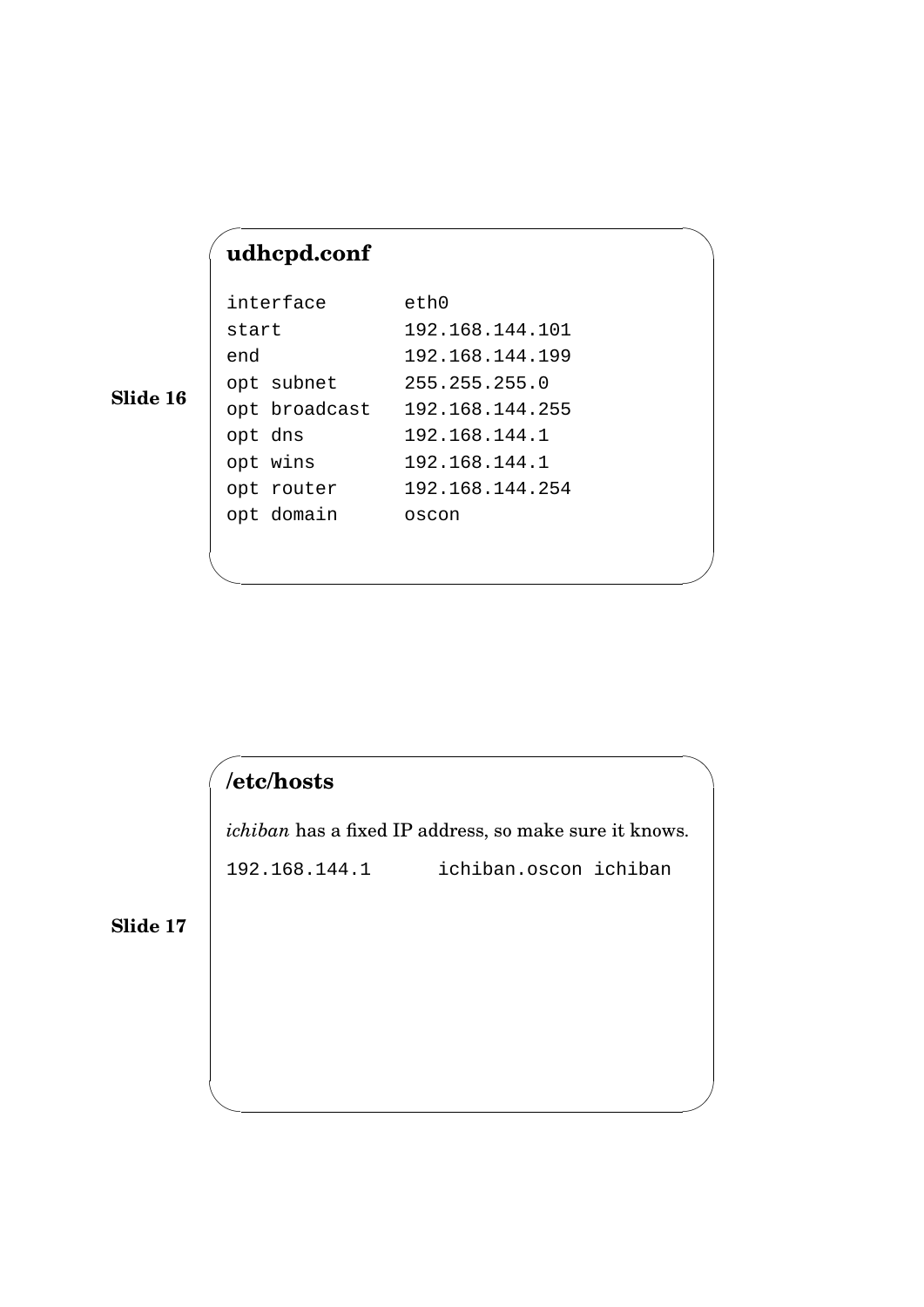## **2.2 DNS**

✬

The **Domain Name System** is like a telephone directory: you can lookup a name to get a IP number.

**Slide 18**

### **BIND**

✬

✫

✫

**BIND** (Berkeley Internet Name Domain), also from the Internet Software Consortium, is the most popular DNS server. Again, it has all the features you will ever need, most of which you will never need in a small network.

If you ever need to use BIND, use version 9; previous versions (4 and 8) have had security problems.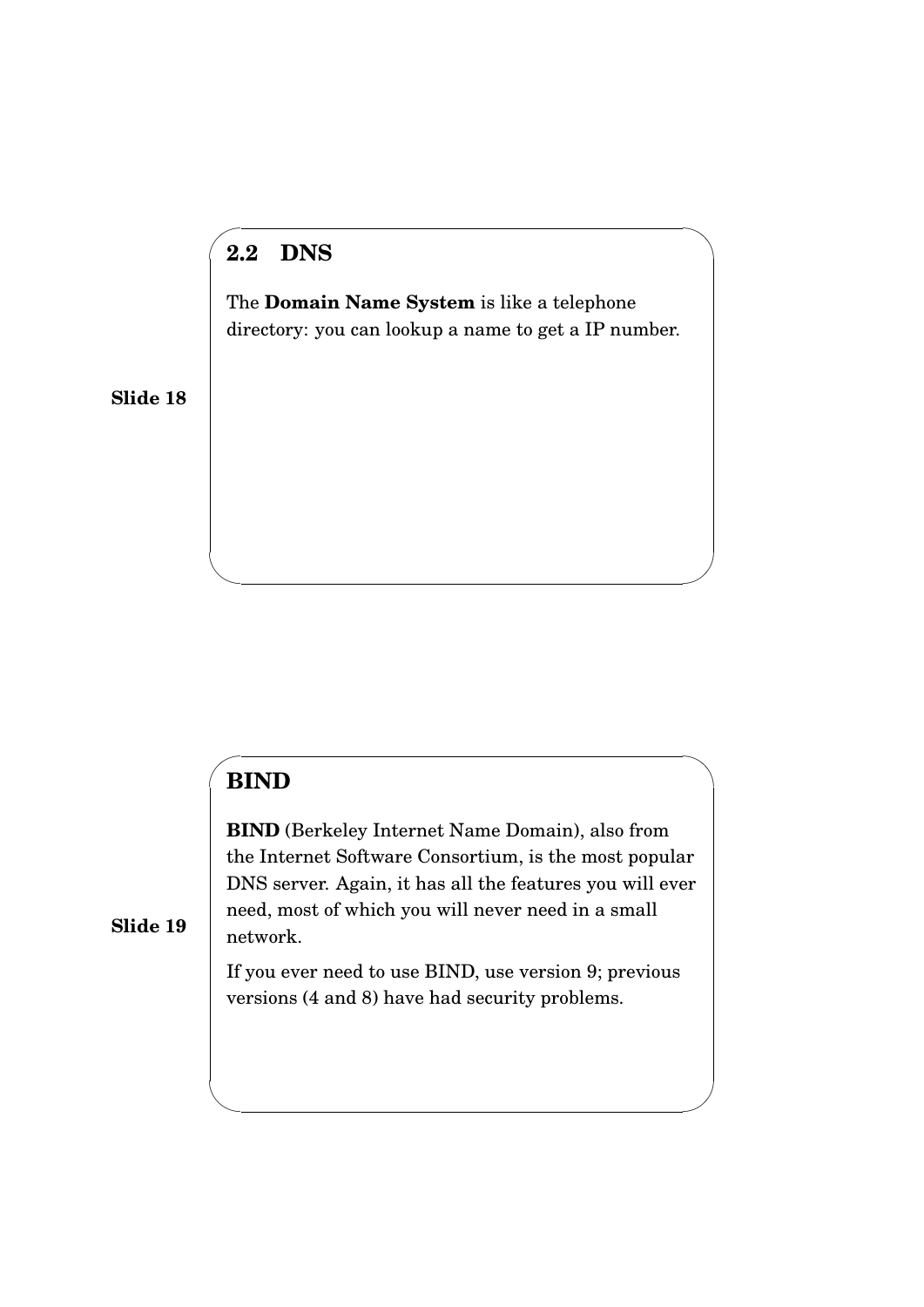#### **dnsmasq**

✬

✫

✬

✫

Another simple solution.

**Slide 20**

**Dnsmasq** is a lightweight, easy to configure DNS forwarder designed to provide DNS services to a small network where using BIND would be overkill. It can have its upstream DNS servers automatically configured by PPP or DHCP and it can serve the names of local machines which are not in the global DNS.

## **dnsmasq configuration**

(This page intentionally left blank.)

**Slide 21**

I told you it was simple!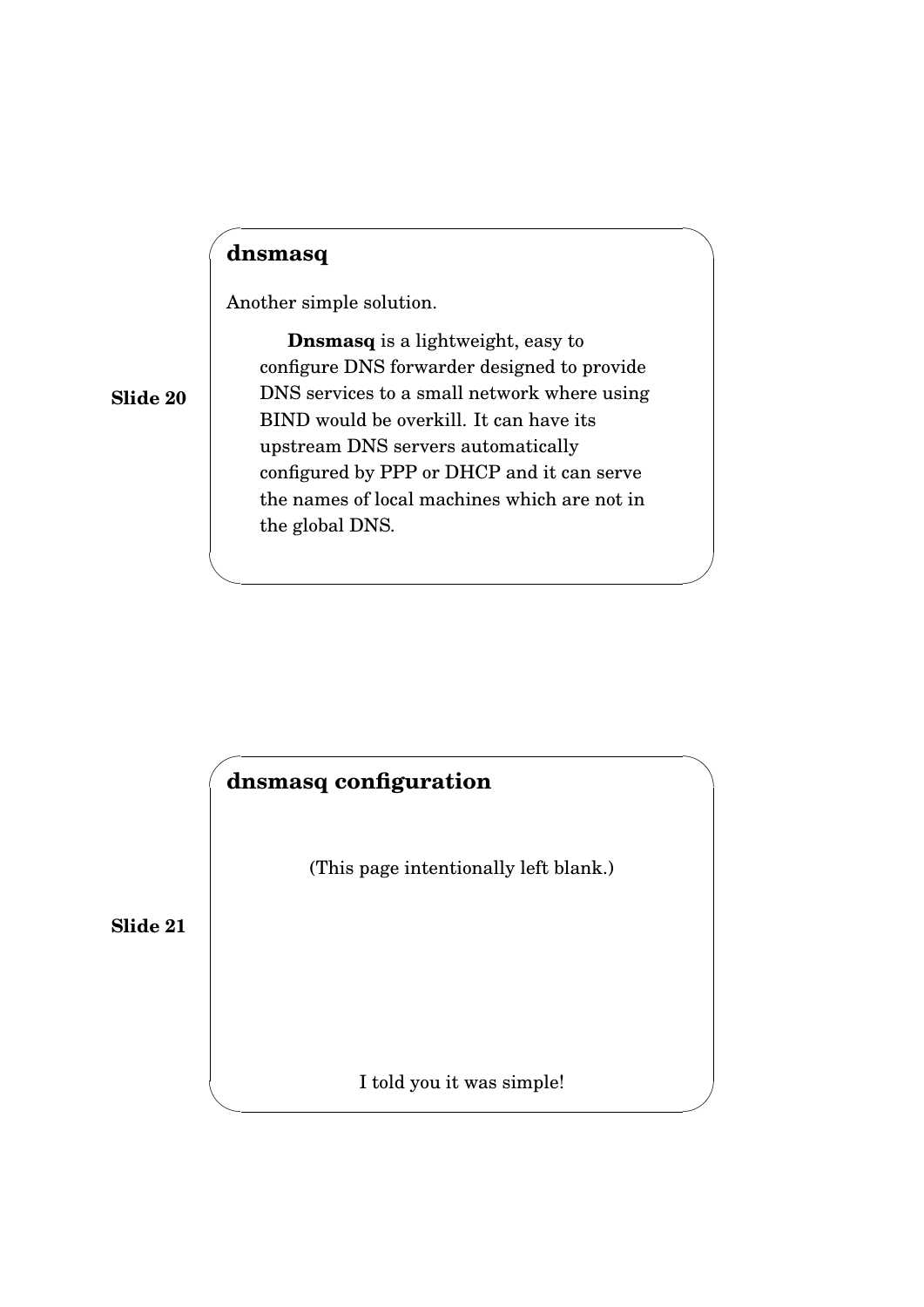## **dnsmasq.conf**

✬

✫

✬

✫

I do have one line of config:

resolv-file=/etc/resolv.forw

**Slide 22** I want *ichiban* to use the cache too, so I have nameserver 127.0.0.1 in resolv.conf and the upstream DNS server in resolv.forw

## **Other DNS servers**

If you don't like dnsmasq, you might want to try **pdnsd** (Proxy DNS) or part of **tinyDNS**.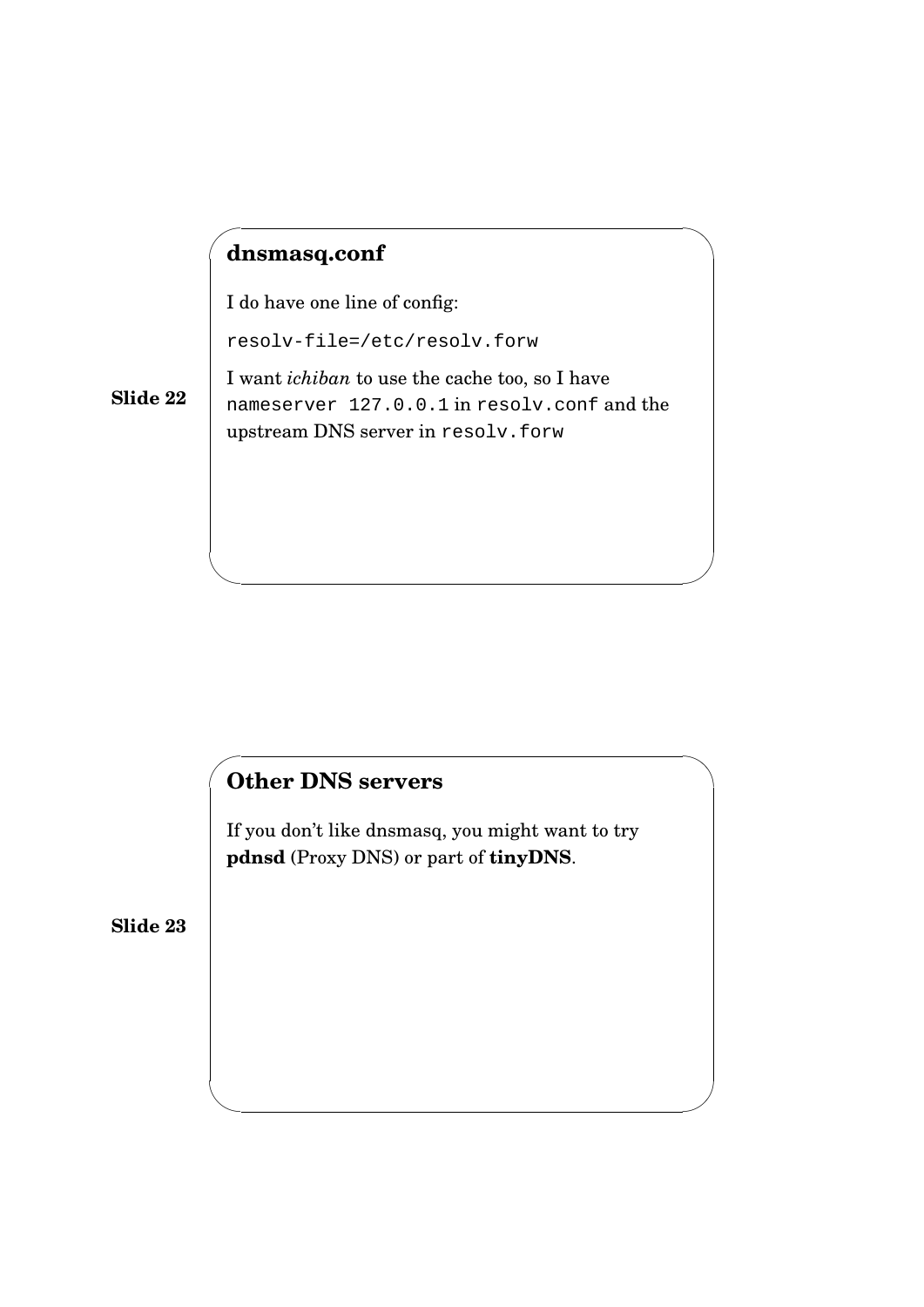## **3 Intranet web server**

It's a good place to put documentation, so the users know how to use their new services.

Also a great place for communication enhancing applications.

**Slide 24**

✬

✫

✬

✫

## **3.1 Apache**

**Apache** is probably the most successful Free Software program in the world. It has over 60% of the market. Apache 2 has improved internals with similar config. Either version will be fine. *ichiban* will use Apache 2.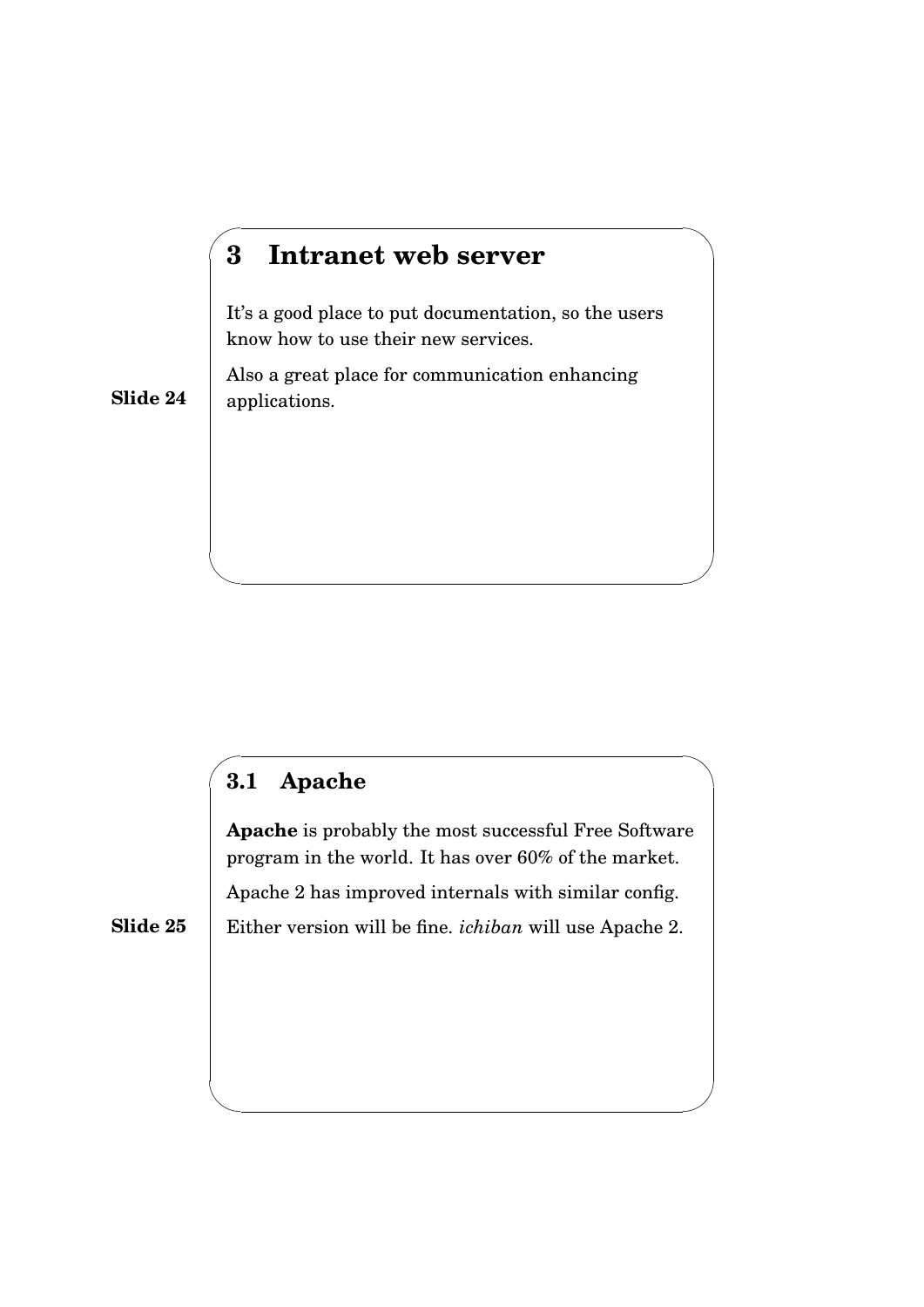## **3.2 Knowledge sharing**

A wiki can be really useful for sharing knowledge like:

- contact list, internal and external
- HowTos; problem descriptions and solutions
- local interest, food shops!
- other useful information

## **CGI::Kwiki**

There are lots of programs that can create a wiki with a wide range of features.

**CGI::Kwiki** is a new Perl program that can help you make a wiki. It's simple.

**Slide 27**

cd /my/cgi/directory kwiki-install

#### **Slide 26**

✬

✫

✬

✫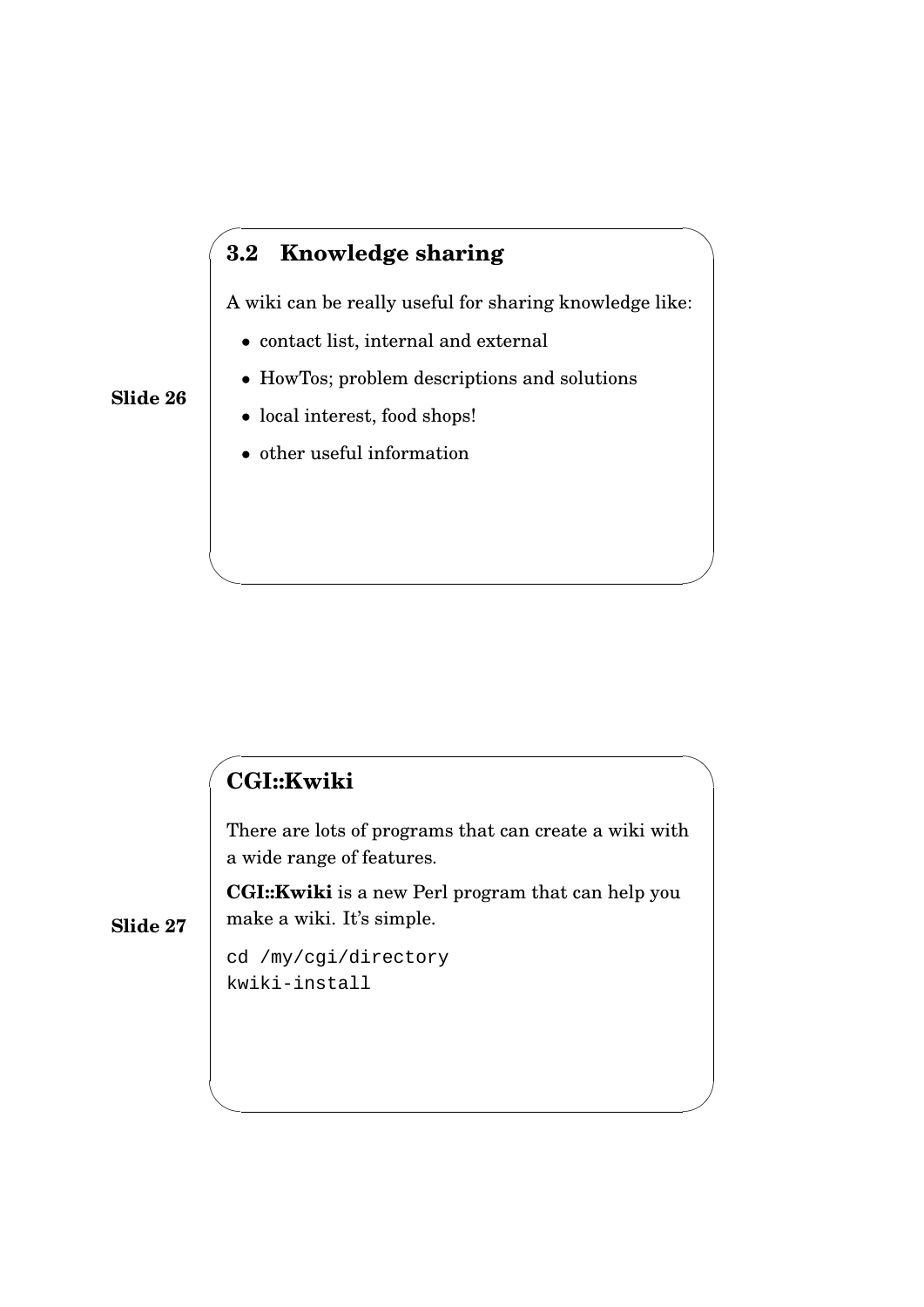## **Internal weblog**

✬

✫

✬

✫

It can be very useful to record your daily activity in a web log.

CGI::Kwiki can be used as a blog for our demo.

**Slide 28** You might want to use something else. **Movable Type** is popular, although it's not Free. **blosxom** is Free, but isn't pretty.

## **3.3 webmin / usermin**

Two related programs that provide a web-based interface to system admin functions using their own custom web server.

#### **Slide 29** As a minimum, install usermin and its "changepass" module, to let the users change their password. You will need this later!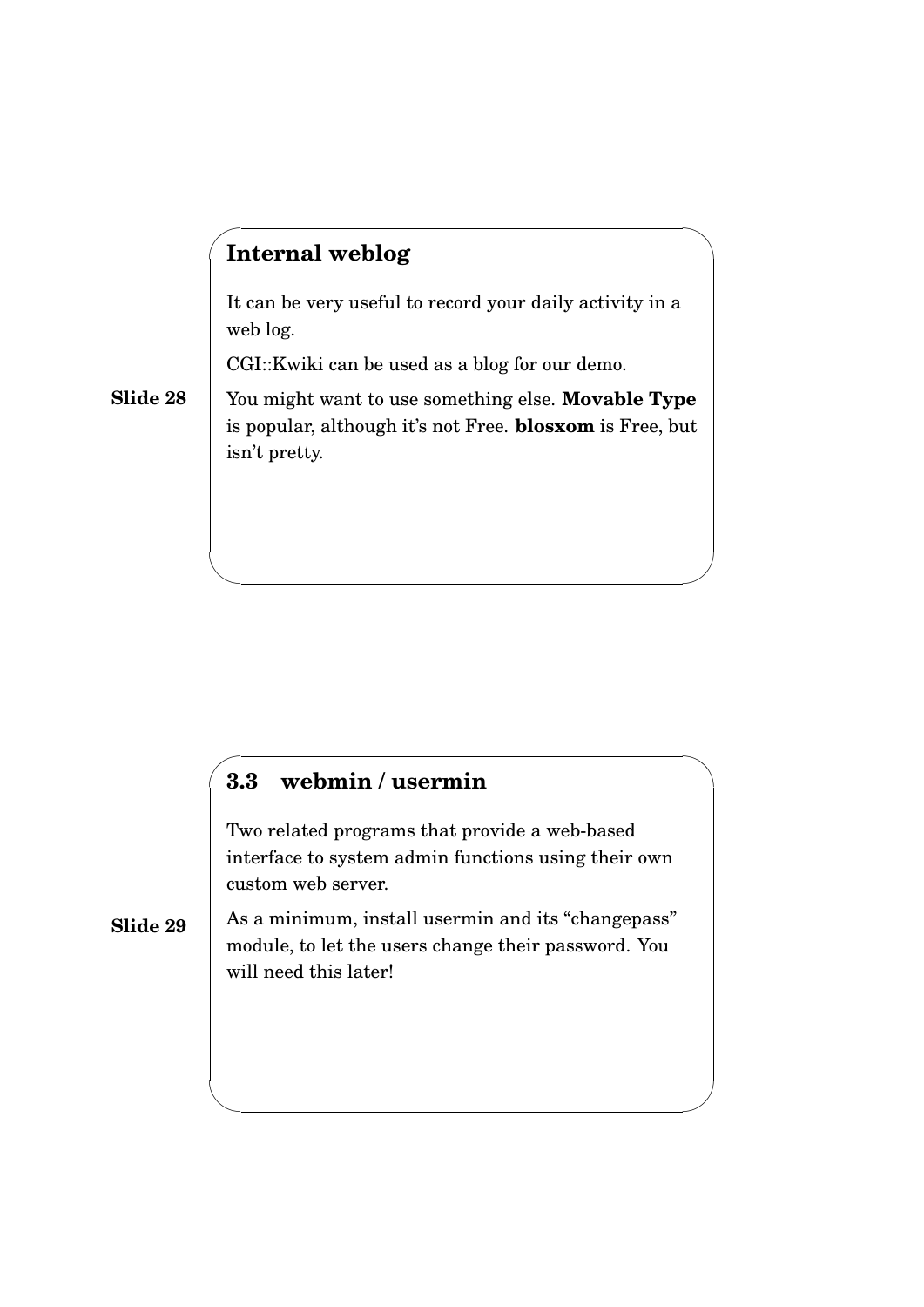## **4 Sharing**

✬

✫

✬

✫

Sharing resources, like printers and disk space, is one of the most popular reasons for using a server like *ichiban*.

**Slide 30** Different systems don't like talking to each other. In fact, DOS-based Windows systems don't like talking to NT based Windows systems!

> Sharing between different systems can be complicated. We'll try to keep it simple!

#### **Peer pressure**

The sharing protocols on Windows and Mac systems are **Peer-to-peer**.

Many years ago this was considered a great idea: you didn't need an expensive server, or an expensive system administrator! *Client-server technology was outdated anyway.*

Client-server sharing is actually simpler than peer-to-peer.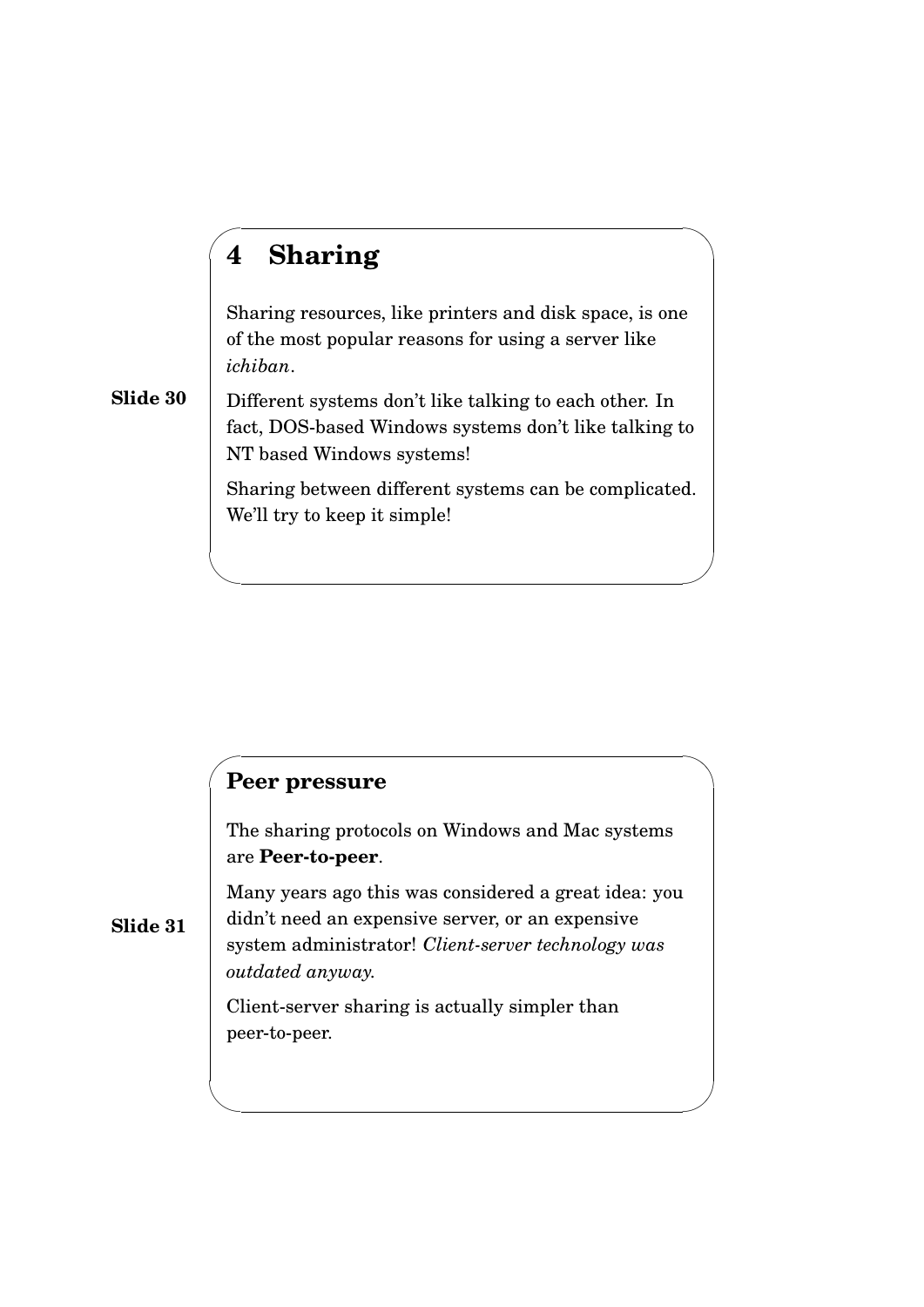## **4.1 Printing**

✬

Samba and Netatalk (you'll meet them soon) provide network printing services, but we'll try another way first: use the **Internet Printing Protocol**.

IPP is supported by recent version of Windows, MacOS, and GNU/Linux.

**Slide 32**

#### ✬ **CUPS**

✫

✫

The **Common Unix Printing System** implements the IPP.

IPP is a variant of HTTP, using a different port.

**Slide 33** CUPS is configured with a web interface, so let's add some printers.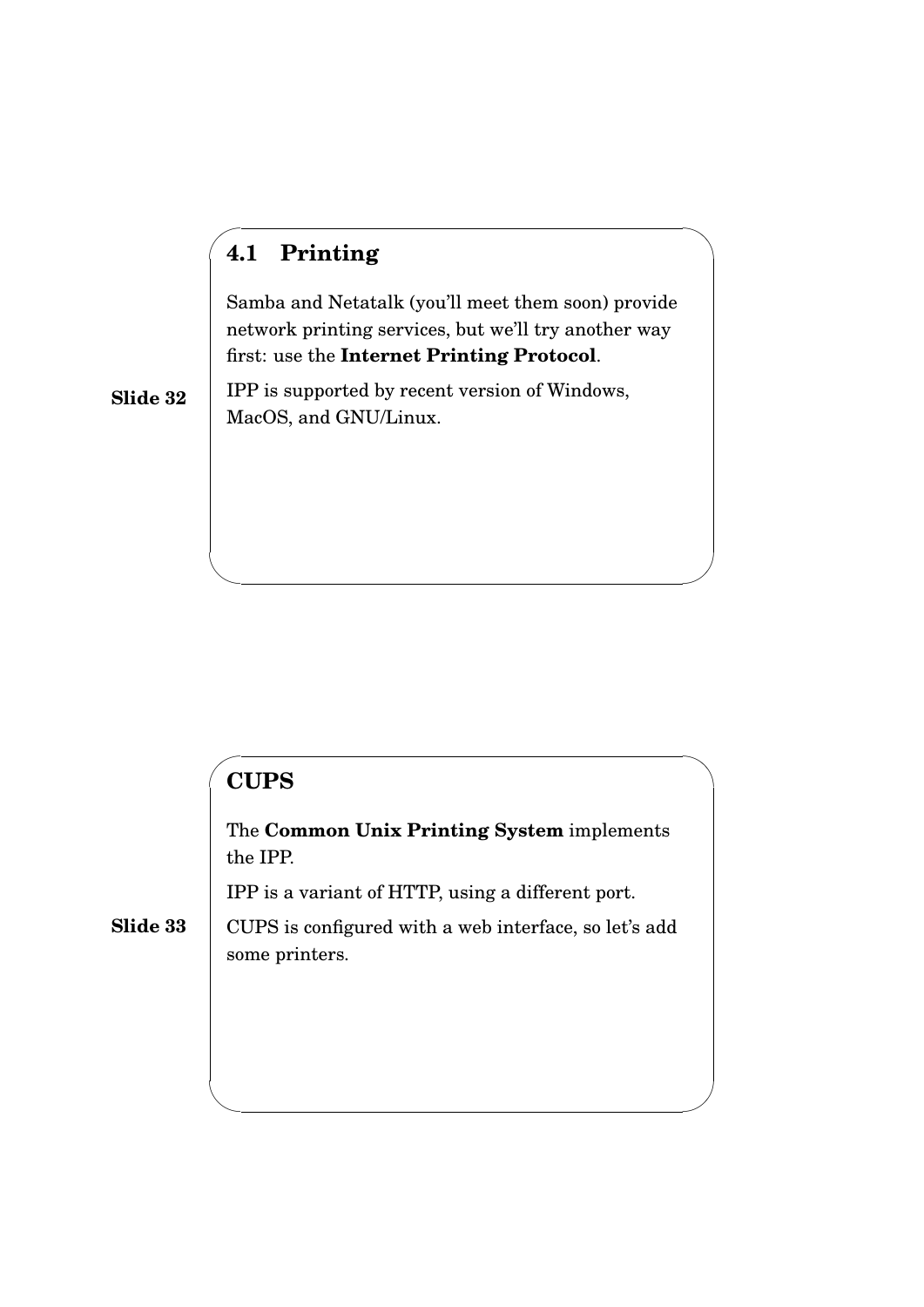## **4.2 File Sharing**

✬

✫

✬

✫

In addition to the user home directories, we want to share a common directory.

mkdir /home/commons chmod a+rwx /home/commons chmod o+t /home/commons

**Slide 34**

## **4.3 MacOS and NetAtalk**

Apple Macs communicate using AppleTalk. **NetAtalk** makes GNU speak AppleTalk.

You might need kernel with "AppleTalk protocol support" (Networking options) enabled. Also works over TCP/IP.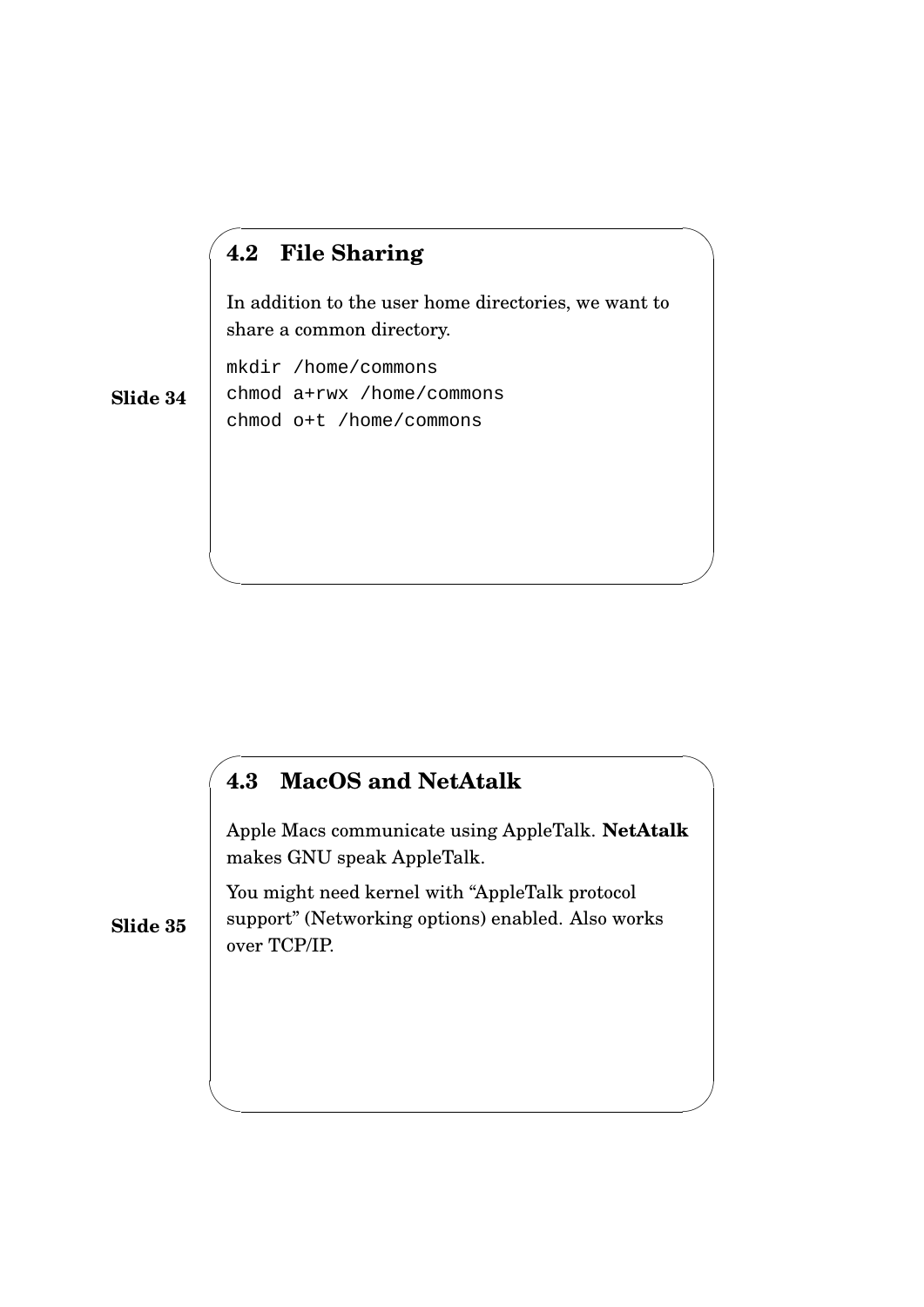#### **What's a resource fork?**

MacOS files are not like other files. They have two parts: the **data fork** and the **resource fork**. Other systems (like Windows and GNU) only care about the data fork. But MacOS needs both.

**Slide 36**

✬

✫

✬

✫

MacOS folders also need extra information. Read-only folders need to be partially writable!

## **AppleVolumes.default**

˜/ "Home" /home/commons "Commons" /usr/share/doc "Docs" options:ro dbpath:/tmp/atalk/doc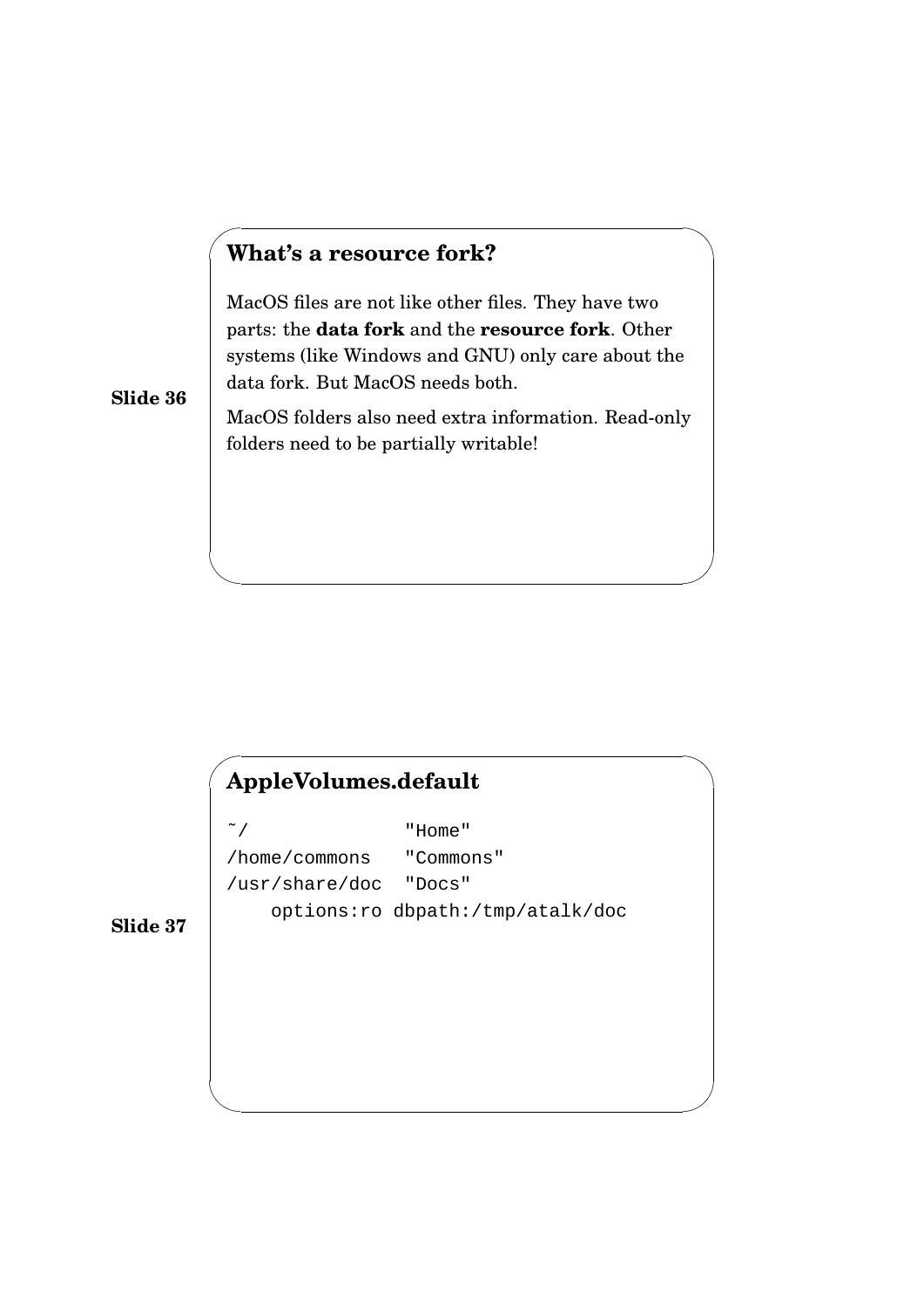#### **4.4 Windows and Samba**

Windows systems (try to) communicate with SMB, or now CIFS. **Samba** makes GNU dance.

Samba is amazingly powerful. It's much more flexible than any Windows server. Latest Samba can replace Windows domain controllers.

We could have an entire tutorial just on Samba, but we won't.

Let's keep it simple.

### **smb.conf**

You need this:

[global]

✫

✬

✫

**Slide 39**

**Slide 38**

✬

workgroup = oscon server string = %h encrypt passwords = true security = user passdb backend = smbpasswd guest unix password sync = false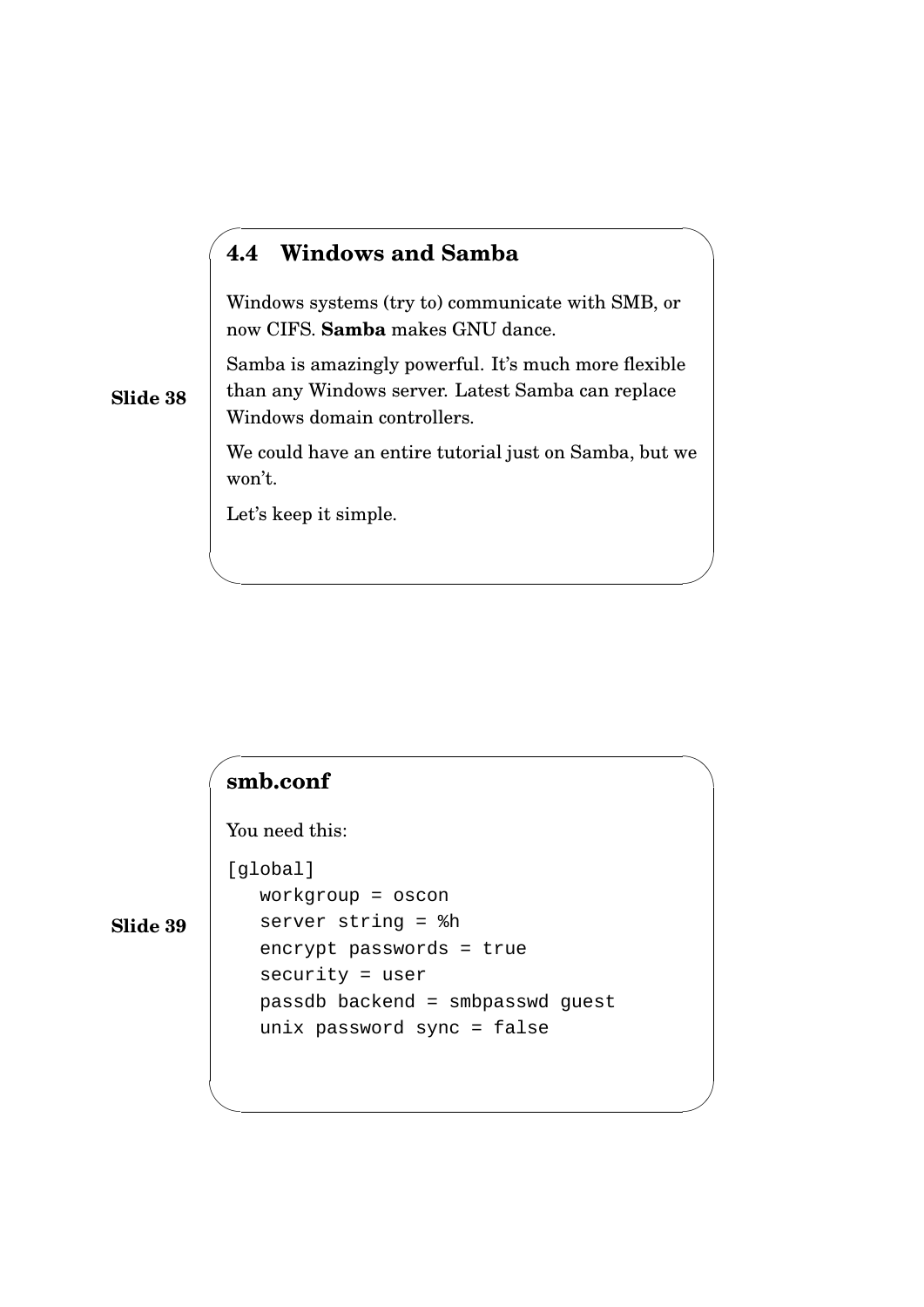## **smb.conf**

✬

✫

✬

✫

If you want *ichiban* to control the network:

**Slide 40**

# [global] continued wins support = yes os level = 144 domain master = yes local master = yes preferred master = yes

### **smb.conf**

Recommended Linux options:

# [global] continued socket options = IPTOS\_LOWDELAY TCP\_NODELAY SO\_SNDBUF=4096 SO\_RCVBUF=4096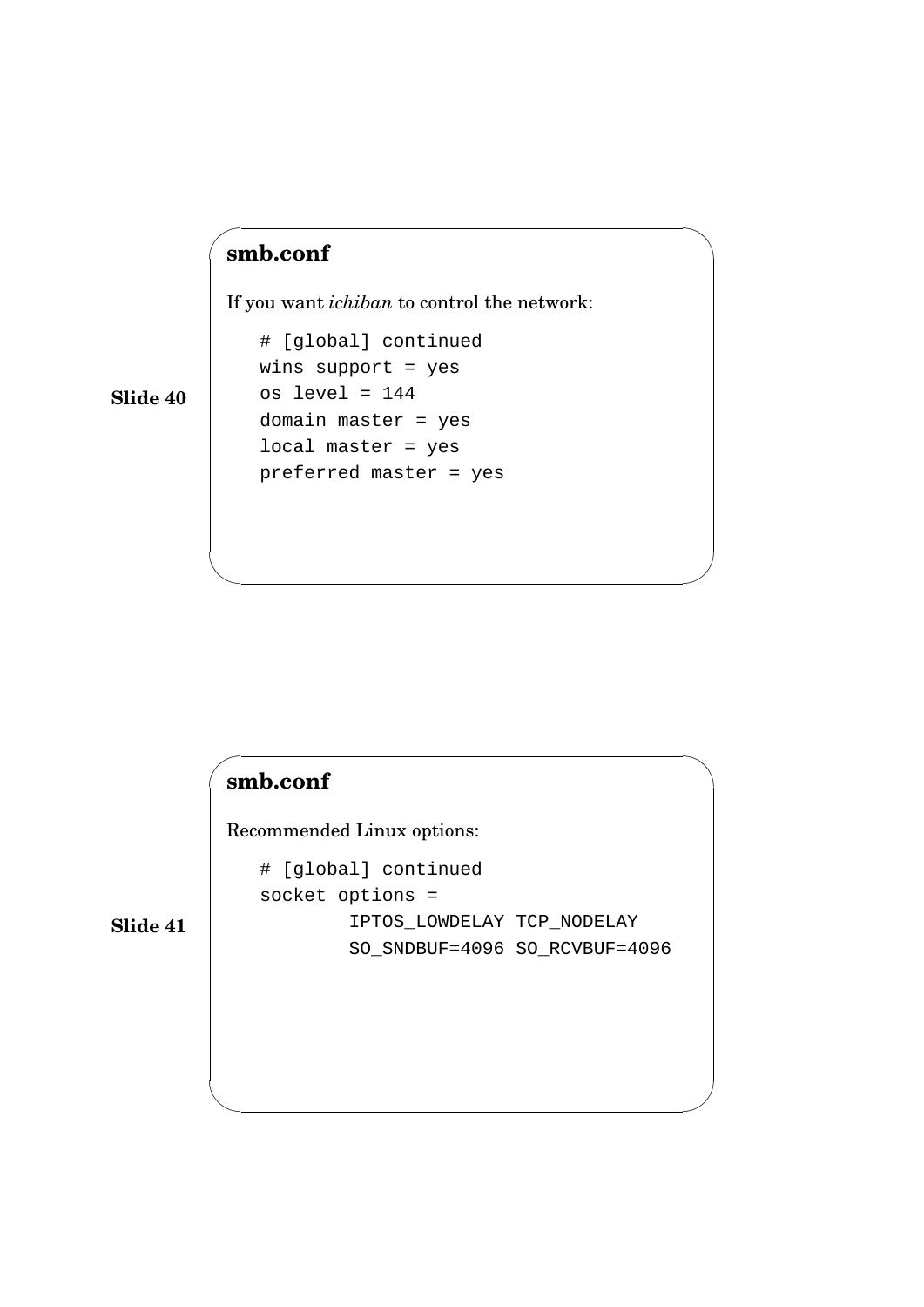## ✬ **smb.conf** Samba can talk to CUPS, in case your Windows machines can't: # [global] continued printing = cups printcap name = lpstat load printers = yes

**Slide 42**

## **smb.conf**

✫

 $\sim$ 

✫

The *magic* "printers" section.

[printers]

**Slide 43**

comment = All Printers browseable = no path =  $/\text{tmp}$ printable = yes public = no writable = no create mode = 0700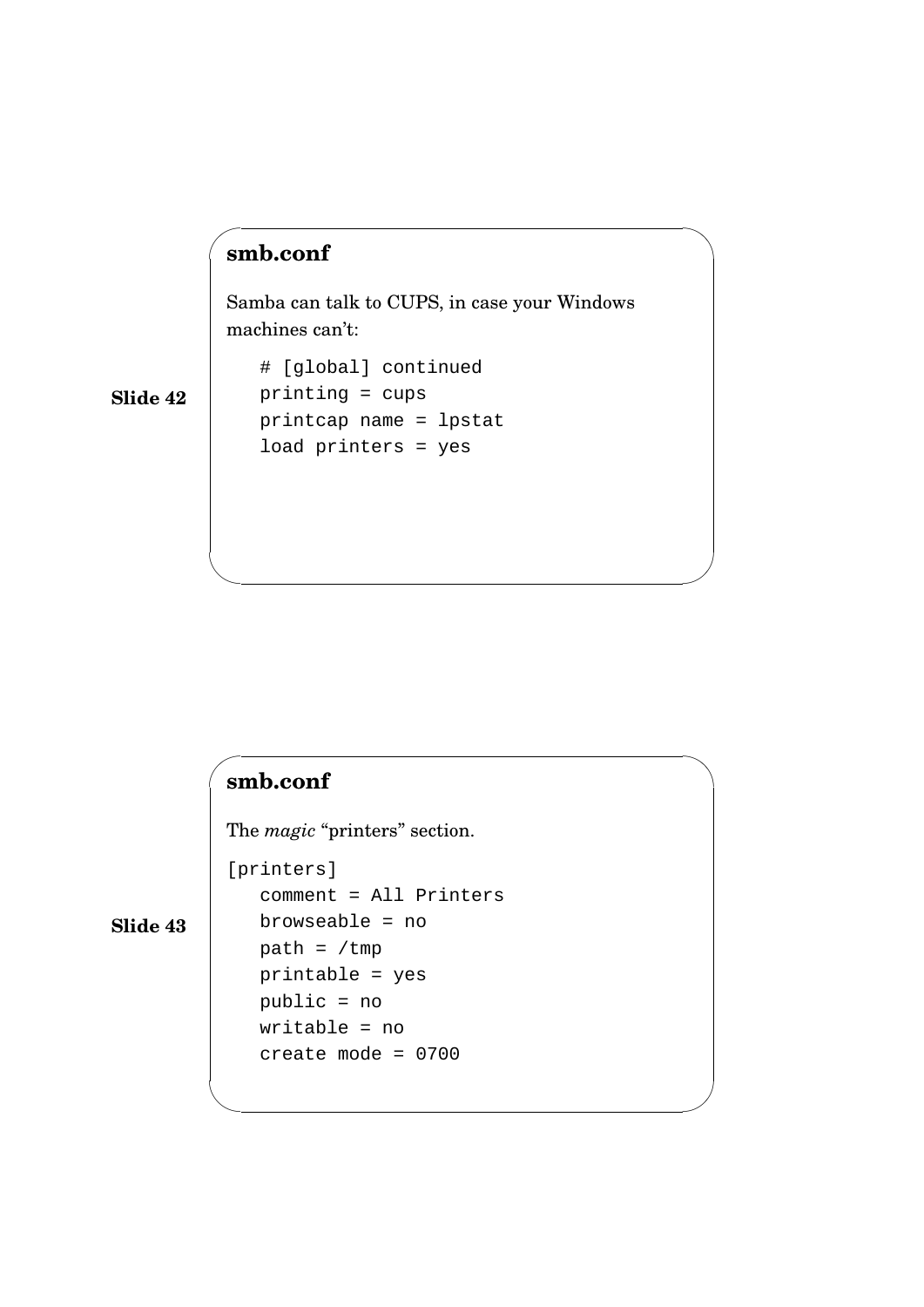## **smb.conf**

[homes]

✬

✫

 $\sim$ 

✫

The *magic* "homes" section.

**Slide 44**

comment = Home browseable = no read only = no create mode = 0775

### **smb.conf**

Create a share called "commons".

[commons]

**Slide 45**

comment = The commons path = /home/commons browseable = yes read only = no create mode = 0775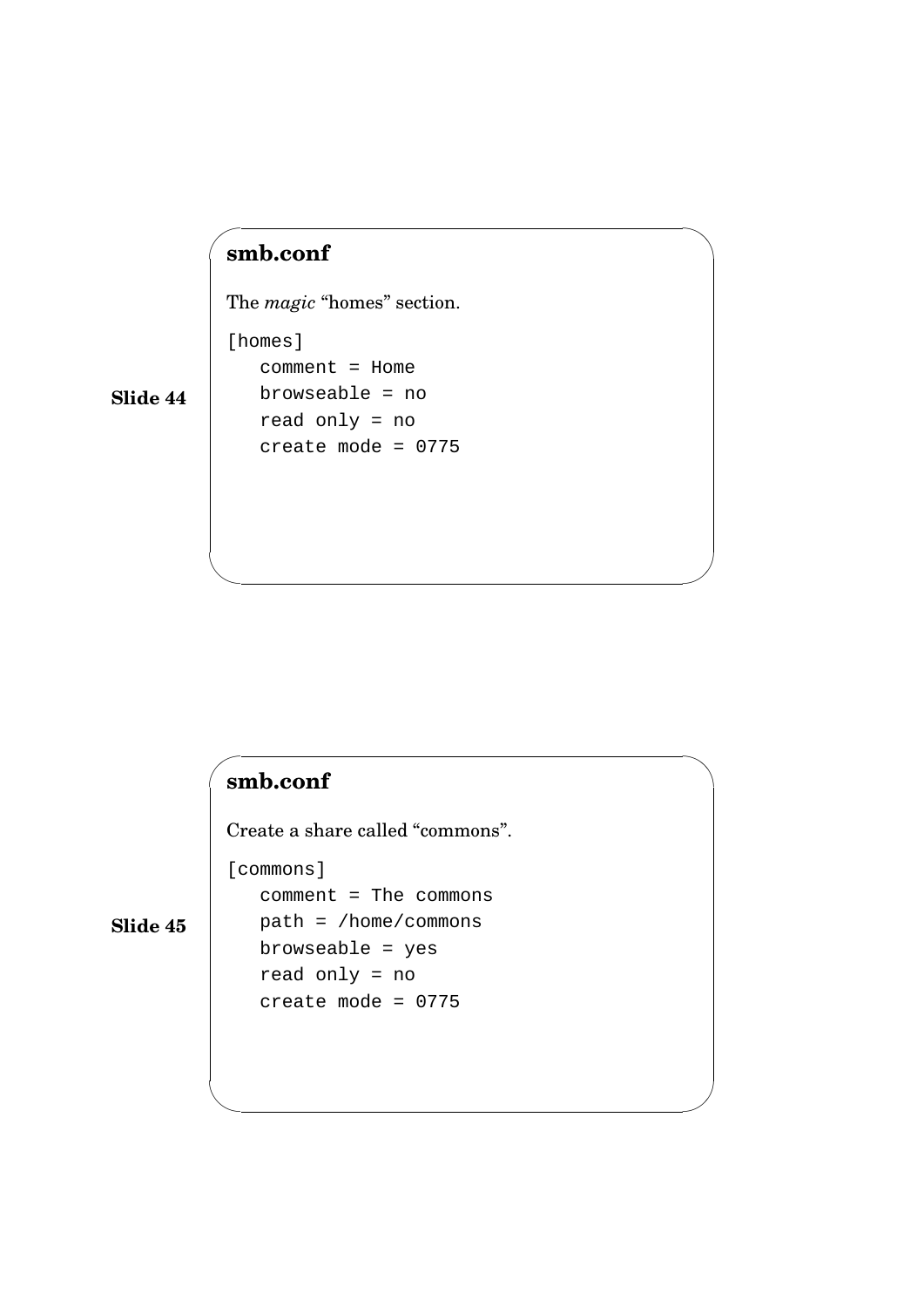## **4.5 Users and passwords**

Samba needs a separate password database, and uses smbpasswd to change manipulate it.

I mentioned **usermin** before. Use the **changepass** module to allow users to change their passwords. It is the easiest way to keep Unix and Samba passwords in sync for all users.

**Slide 46**

✬

✫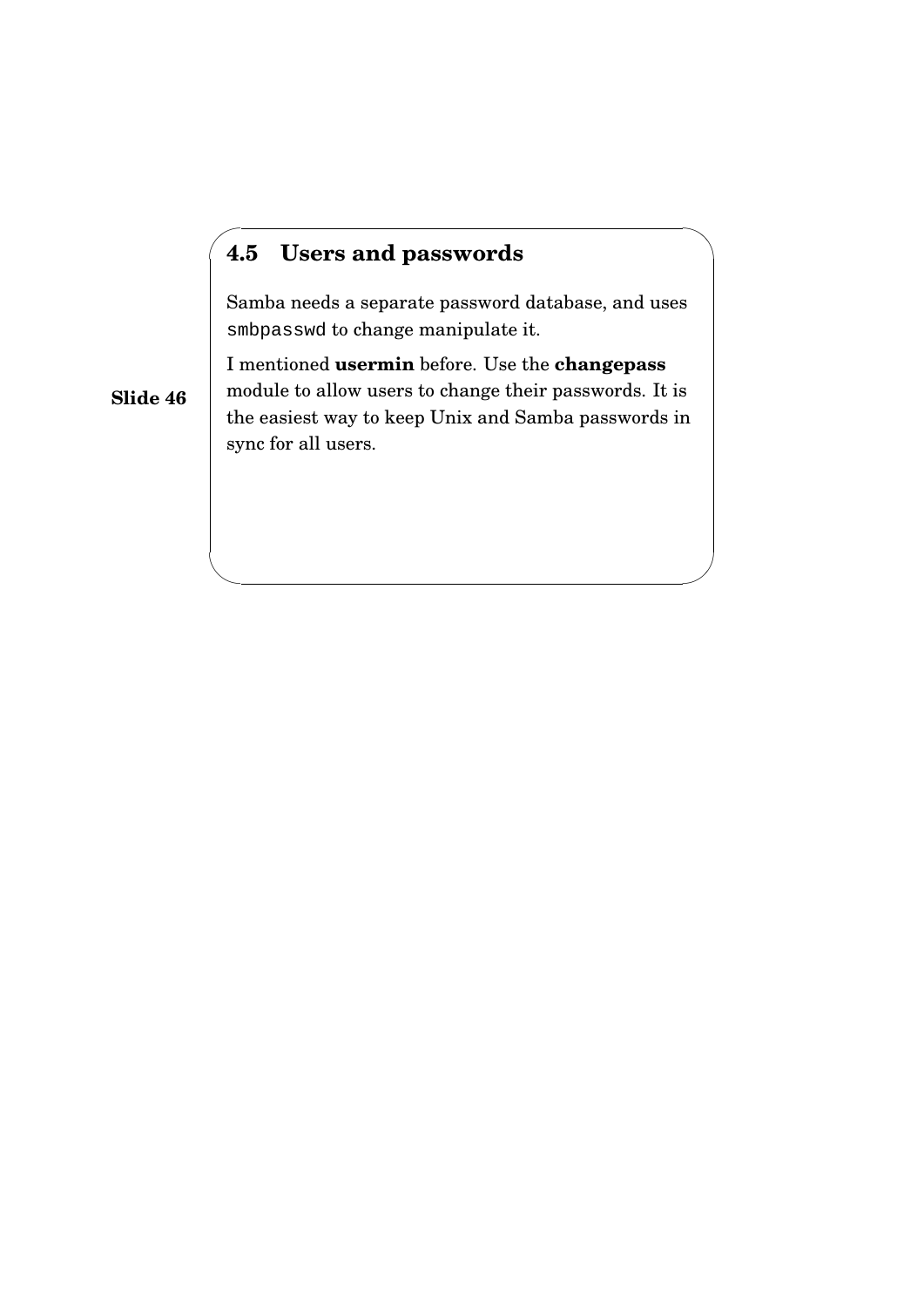## **5 Email**

✬

✫

 $\sim$ 

✫

Your users should be able to email each other on the intranet.

For this, you could use a Mail Transport Agent on *ichiban*, and Mail User Agents (like MS Outlook) on the client machines.

Encourage users to use the common file area to transfer files, instead of attaching them to email!

## **Sendmail**

**Sendmail** is probably still the core MTA on the Net.

#### **Don't use it!**

- Probably the most vulnerable software; even more than your Microsoft products!
- Difficult to configure.

**Slide 48**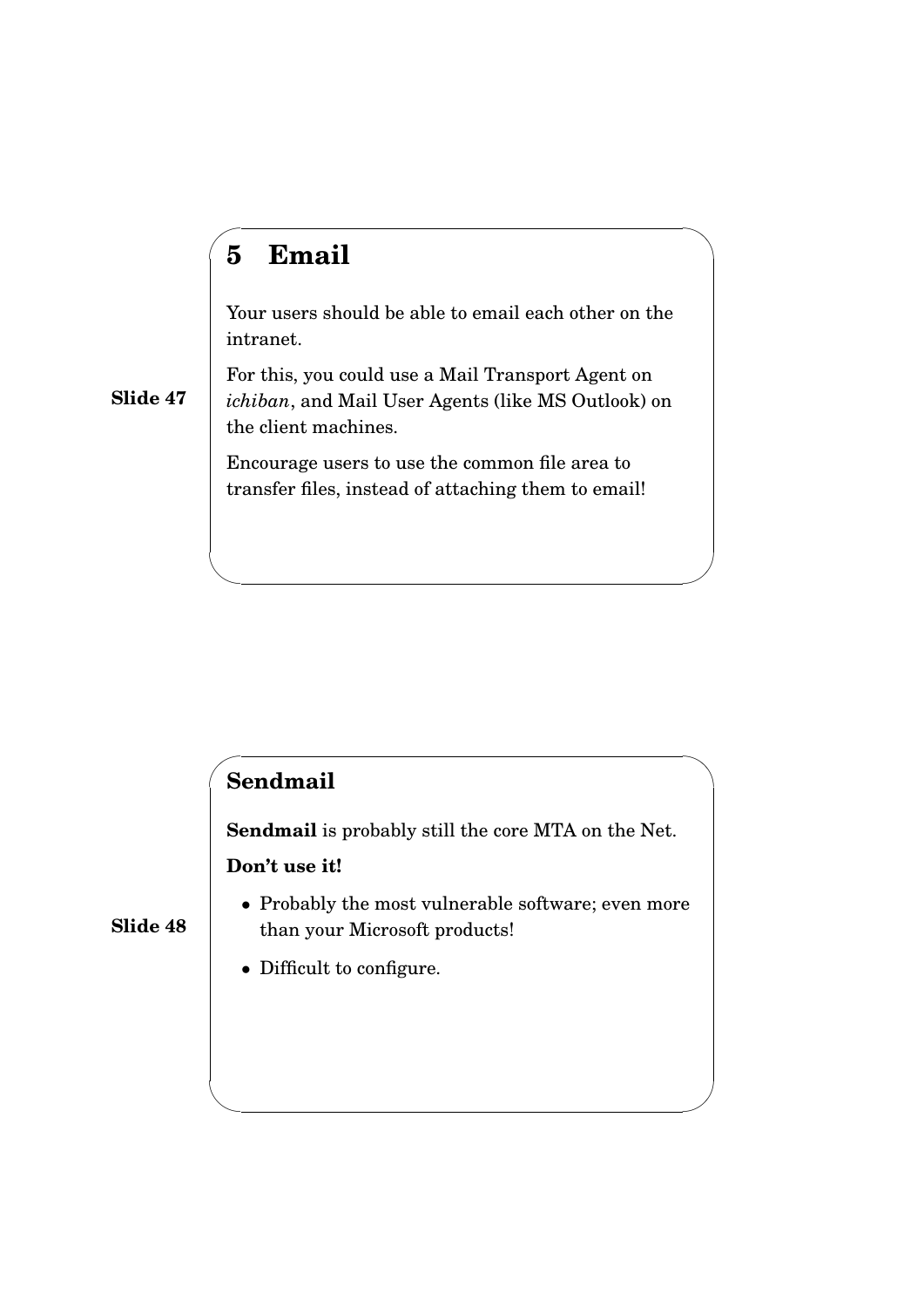## **Postfix**

✬

✫

 $\sim$ 

✫

**Postfix** was designed to be secure and featurefull replacement for Sendmail. It's also much easier to configure.

**Slide 49** But, all MTAs are not simple to setup, as there are so many different ways you might want to use them. We'll try to keep it simple.

## **Postfix config files**

The config files we might want to use are:

- /etc/postfix/main.cf
- /etc/aliases

**Slide 50**

There are many others. Again, we won't have time to cover them.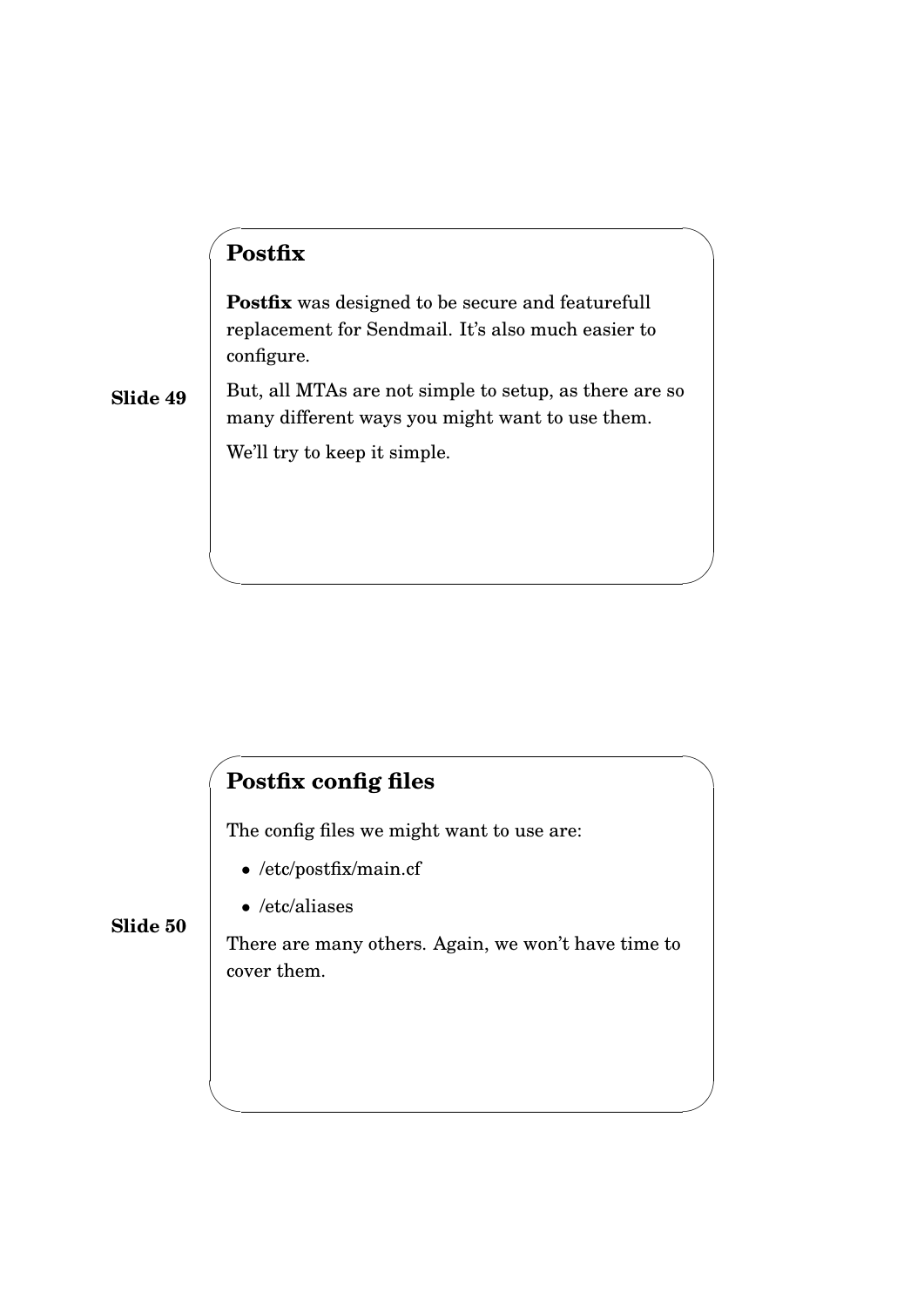## **main.cf**

✬

mydomain = oscon myorigin = /etc/mailname # Debian mydestination = \$myhostname, localhost append\_dot\_mydomain = yes relayhost = # a smarter MTA home mailbox = Maildir/ alias\_maps = hash:/etc/aliases alias\_database = hash:/etc/aliases recipient\_delimiter = +

**Slide 51**

#### **aliases**

Run newaliases

 $\sim$ 

✫

✫

root: marty+root postmaster: marty+postmaster webmaster: marty+webmaster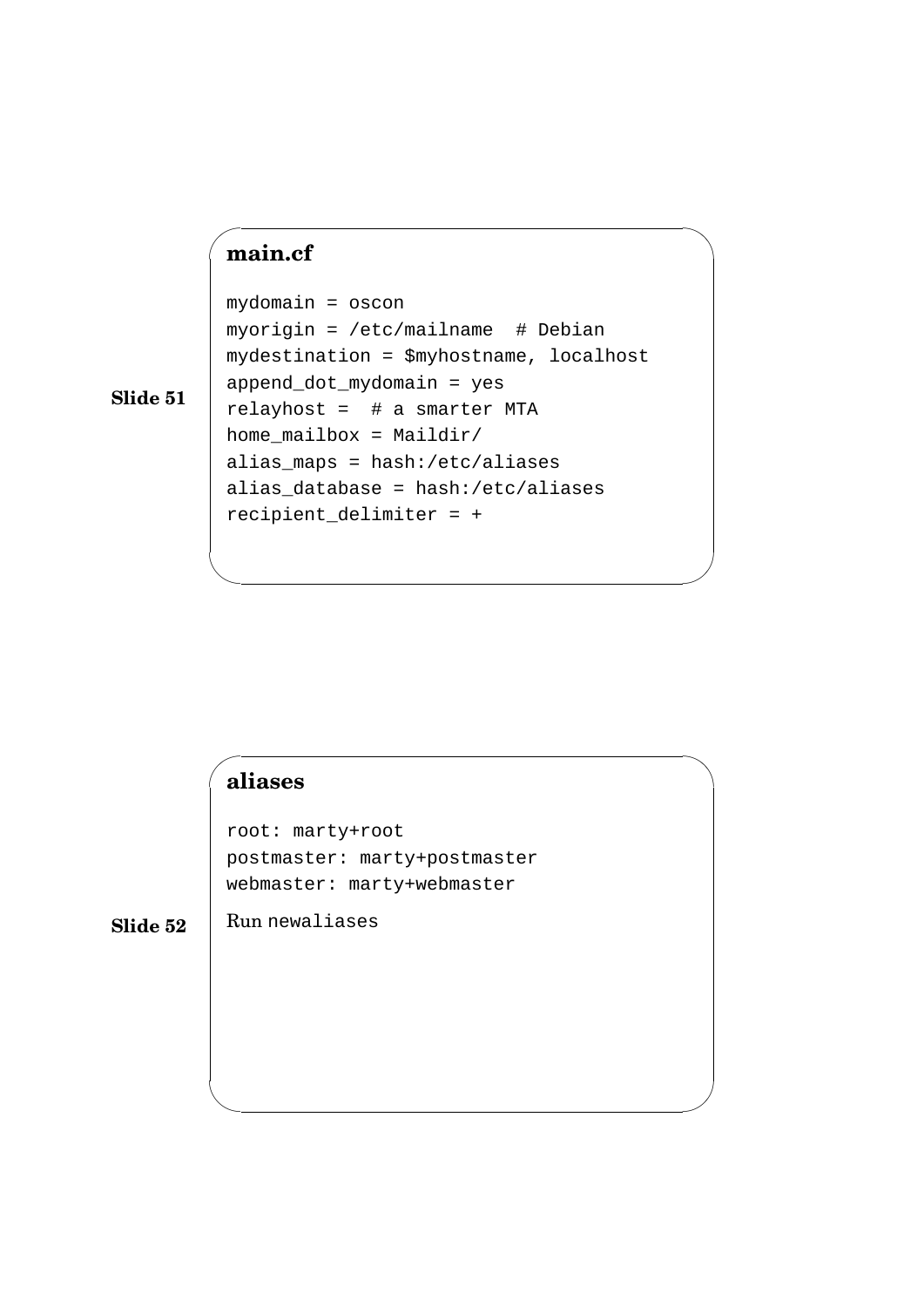## **5.1 SPAM**

✬

✫

 $\sim$ 

✫

Another topic we could spend an entire day on, but can't.

With Postfix, there are 3 places we can try to detect and stop SPAM:

- **Slide 53**
- at the SMTP receiver
- at the content\_filter
- in each user's .forward file

### **5.2 POP and IMAP**

There are too many different POP3 and IMAP servers! There are only a few that provide both services.

We'll use **dovecot** because it is fast, flexible, and almost simple.

**Courier** was a close runner-up. It's not as simple.

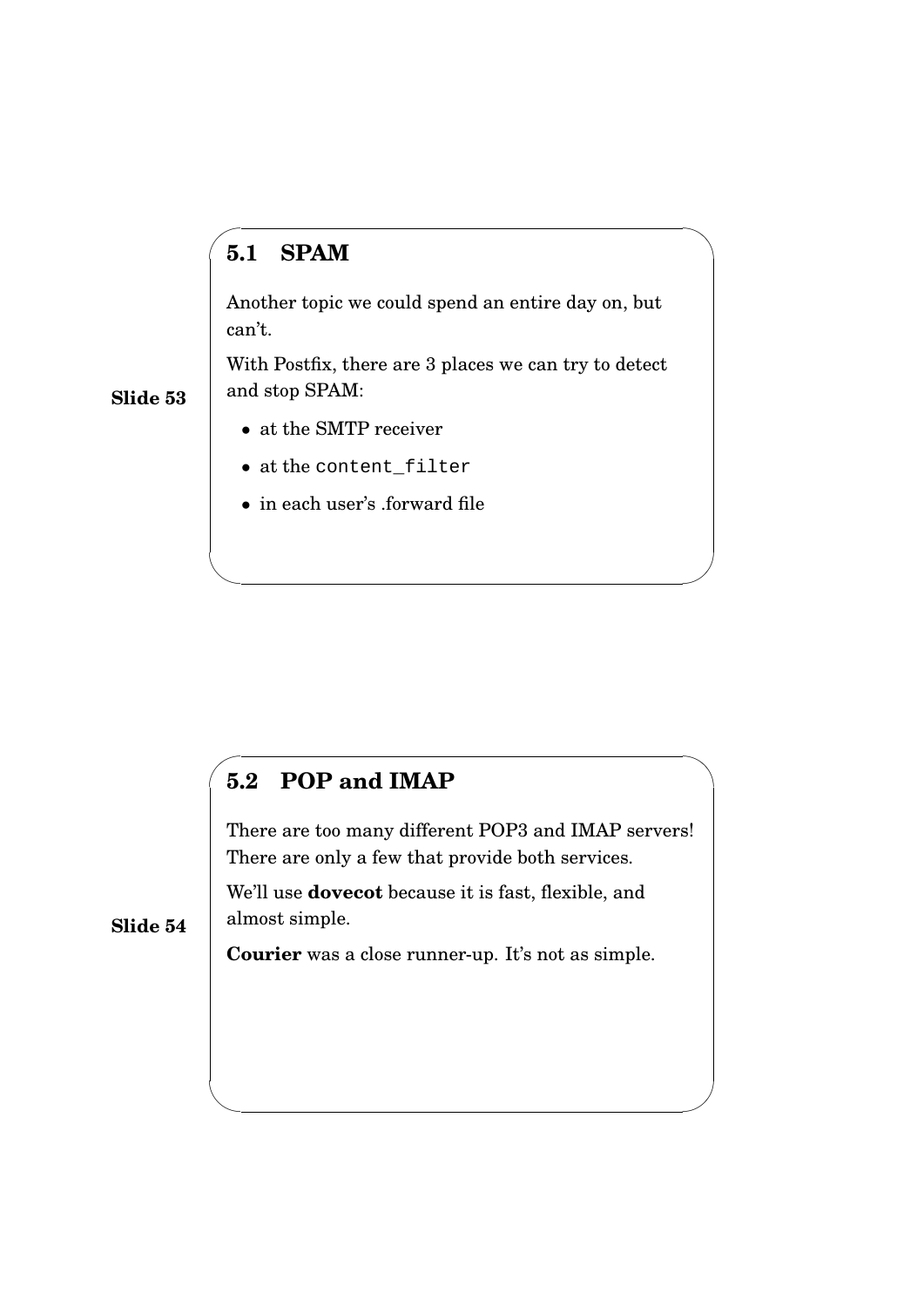#### **dovecot.conf**

✬

✫

✫

```
protocols = imap pop3
login = imaplogin = pop3
default_mail_env = maildir:˜/Maildir
maildir_copy_with_hardlinks = yes
auth = defaultauth_mechanisms = plain
auth_userdb = passwd
auth_passdb = pam
auth_user = root
```
**Slide 55**

#### $\sim$ **5.3 Receiving email**

If *ichiban* is visible to the outside world, let the world know: setup an MX record for your domain (this won't work for "oscon").

**Slide 56** If not, you might need to investigate **fetchmail**.